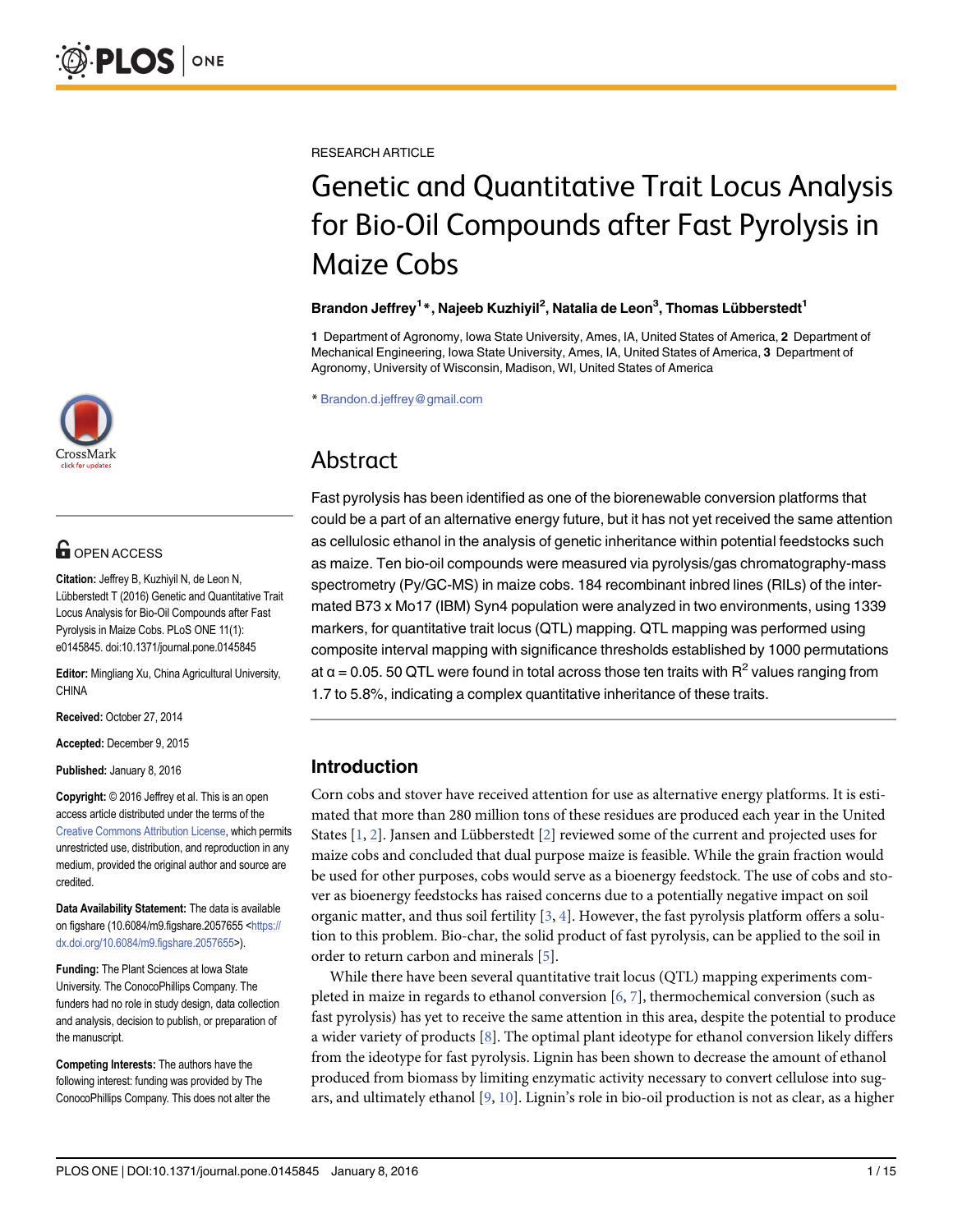<span id="page-1-0"></span>**PLOS**I ONE

authors' adherence to PLOS ONE policies on sharing data and materials.

lignin content increases bio-oil yield and confers a higher heating value, but also negatively affects stability  $[11, 12]$  $[11, 12]$  $[11, 12]$  $[11, 12]$ . It is this difference in lignin contributions that will likely require separate breeding strategies for these two alternative energy platforms. In addition, there are efforts towards converting hemicelluloses into ethanol in order to increase conversion efficiency [[13\]](#page-13-0). However, pyrolysis of hemicelluloses creates a greater amount of char, acid, and gas than cellu-lose, which do not contribute to higher bio-oil yield and quality [[14](#page-13-0), [15](#page-13-0)].

Water content for bio-oil can vary from 15–30% and heating values range from 16–19 Megajoules (MJ)/kg, while petroleum oils typically contain very little water (0.1%) and have a higher heating value of 40 MJ/kg [[16\]](#page-13-0). Petroleum oils are composed almost exclusively of hydrocarbons. In contrast, bio-oil is a much more complex mixture that is composed of many different types and sizes of compounds (of which most are decomposition products of cellulose, hemicelluloses, or lignin), and its elemental composition mirrors that of the original biomass, with a much higher oxygen content than petroleum oils (35–40% versus 1%, respectively) [[8](#page-13-0)]. By contrast, ethanol is a much less complex fuel, but requires engine modification for higher concentrations and is incompatible with the current infrastructure in the United States [[17](#page-13-0)]. Because the various compounds in the bio-oil differ in their desirability and value, it is reasonable to suggest that bio-oil quality could be significantly improved through plant breeding. Bio-oil can also be refined or fractionated to provide high value chemicals and products, as well as bio-precursors for multiple uses (like petroleum oils, but in contrast to ethanol). Given genetic variation for individual bio-oil compounds, it is conceivable to create crop varieties to maximize yield of particular high value products.

Jeffrey et al.  $[18]$  demonstrated significant genetic variation for bio-oil compounds within maize cobs and stover among isogenic *brown midrib* hybrids of maize. In this study, measurements for 26 compounds were available. However, we focused on ten of those compounds for QTL analysis. Two compounds each were chosen that derive from cellulose, hemicelluloses, and the hydroxyphenyl, guaiacyl, and syringyl lignin subunits. Levoglucosan and hydroxyacetaldehyde derive from cellulose [[19](#page-13-0)–[21](#page-13-0)], and levoglucosan has been identified as being a potentially important economic compound due to its use in pharmaceuticals, surfactants, and polymer manufacturing as well as a possible role in a hybrid thermochemical/biological processing environment by being hydrolyzed to glucose, which can then be fermented to ethanol [\[16](#page-13-0), [22\]](#page-13-0). Hydroxyacetaldehyde has interest in the food flavoring industry as it is a component in "liquid smoke." Acetic acid derives from hemicelluloses  $[14]$ , and is of interest because it can be extracted for use as a chemical. However, the low pH of bio-oil (to which acetic acid contrib-utes) can cause usage and storage issues [\[16\]](#page-13-0). Hydroxyacetone has been identified as a product of hemicellulose [[23](#page-13-0)] and cellulose pyrolysis [[21](#page-13-0), [24](#page-13-0)]. Phenolic compounds produced through pyrolysis can be used in food flavoring agents and resins [[16](#page-13-0)]. In addition, pyrolysis/gas chromatography-mass spectrometry (Py/GC-MS) has received attention as an analysis tool for identifying cell wall fractions, especially in differentiating lignins [\[25](#page-13-0)–[27](#page-14-0)]. We have chosen phenol and 4-methylphenol for hydroxyphenyl, vanillin and 2-methoxyphenol for guaiacyl, acetosyringone and 2,6-dimethoxyphenol for syringyl lignin subunits. 2,6-Dimethoxyphenol, acetosyringone, and vanillin were all measured as part of a study that assessed variation among nine maize inbred lines, plus one brown midrib3 mutant, for pyrolysis of neutral detergent fiber [[25\]](#page-13-0). Phenol, 2,6-dimethoxyphenol, 2-methoxyphenol, and vanillin were evaluated to determine cell wall lignin and polysaccharide differences amongst stover samples for ten commercial maize hybrids grown in Italy [\[26\]](#page-13-0).

The intermated B73 x Mo17 (IBM) Syn4 population is an advanced intercross lines (AILs) population that was developed in order to provide increased QTL resolution. The population was developed through four generations of random mating after the creation of the  $F_2$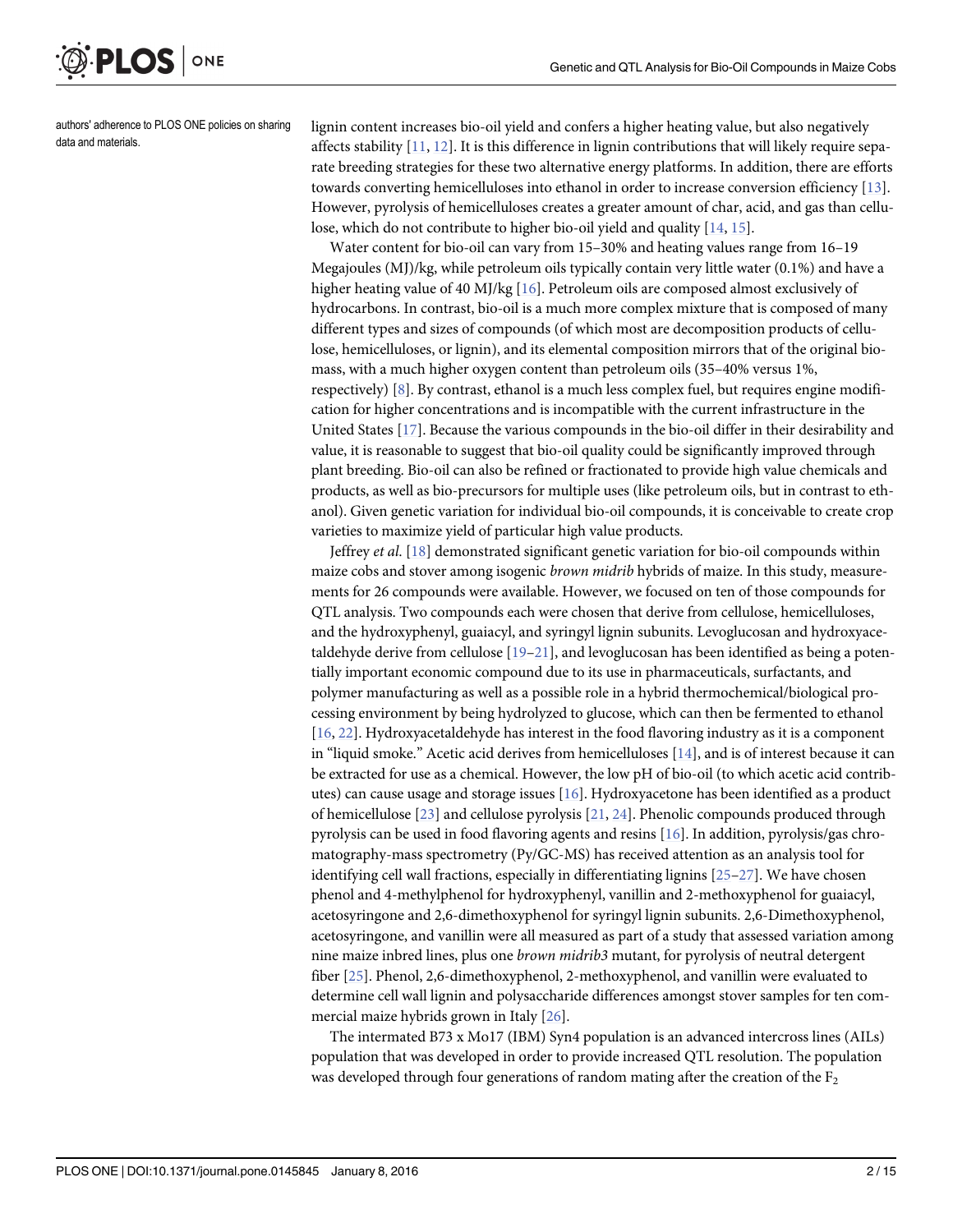<span id="page-2-0"></span>generation and has an overall map distance almost four times greater than previously used recombinant inbred lines (RILs) [[28\]](#page-14-0).

Our objectives were to (1) determine whether there is significant genetic variation for 10 pyrolysis compounds in the IBM Syn4 population and to calculate phenotypic correlations among these compounds, (2) identify QTL for those 10 compounds, and (3) compare our results with previous QTL studies on maize cell wall traits and discuss implications for breeding dual purpose maize.

# Materials and Methods

#### Plant Materials

Plant materials used in this study have been previously described by Lorenz et al. [[6\]](#page-13-0) and Jansen *et al.* [[29](#page-14-0)]. Briefly, Lorenz *et* al. [[6](#page-13-0)] analyzed genetic variation and correlations for yield, digestibility, and cell wall composition traits and found 24 QTL across five cell wall traits for per se and testcross families in the IBM Syn4 population. Jansen et al. [\[29](#page-14-0)] analyzed variation and correlations for grain and cob yield traits (cob length, weight, volume, density, diameter, pith diameter, wooden part thickness) and found 57 QTL across eight traits.

Field trials were performed in 2006 and 2007 in Madison (43° 3'19.73"N, 89°31'56.42"W) and Arlington (43°18'13.57"N 89°23'16.10"W), WI and were planted in a randomized complete block design with two replications per location (i.e. one replication is one complete block). B73 (parent), Mo17 (parent), and 206 recombinant inbred lines (RILs) of the IBM Syn4 per se populations were planted at a density of 79,040 plants per hectare in single row plots that were 6.08m long and 0.76m apart. Trials were planted in Plano silt loam soil on May 21, 2006 in Madison and June 2, 2006 in Arlington. After most of the plots at a location reached physiological maturity, all plots at that location were harvested. In 2006, all ears were harvested by hand 125 days after planting in Madison and 114 days after planting in Arlington. Cobs were then shelled and dried in a forced-air dryer for one week at 55°C. Cobs were ground in a hammer mill to pass a 1mm screen. Ground cobs were further ground in a ball mill (Spex SamplePrep 200 Geno/Grinder, Metuchen, NJ, United States) to reduce particle size. Each parent (B73 and Mo17) was planted in two plots per block. Phenotypic data for the parents were not used in QTL analysis, but included for comparison to each other and the RILs.

In this study, we used cob materials from 2006: one field replication from Madison and two field replications from Arlington, WI. 184 RILs from the IBM Syn4 per se population were phenotyped for 26 bio-oil compounds through pyrolysis/gas chromatography-mass spectrometry (Py/GC-MS). Field permits were not required, as trials were performed on University of Wisconsin-Madison field plots dedicated to experimentation. Field trials did not involve endangered or protected species.

# Py/GC-MS

The method and instruments used are the same described by Jeffrey *et al.* [\[18\]](#page-13-0). Briefly, each 500 μg ground cob sample was pyrolyzed at 500°C using a double shot pyrolyzer. Helium gas carried pyrolysis vapors directly into a gas chromatograph (GC), which used a 14% cyanopropyl polysiloxane capillary column to separate the compounds. A single quadropole mass spectrometer (MS) operating at a mass to charge ratio (m/z) of 40 to 650 was used to detect compounds. Peak areas were acquired from the total ion current (TIC) chromatogram using proprietary software (Agilent Technologies, Santa Clara, CA, United States). Areas from each of the 26 compounds were divided by the total area in the TIC chromatogram (and multiplied by 100) to obtain an area % value for each compound.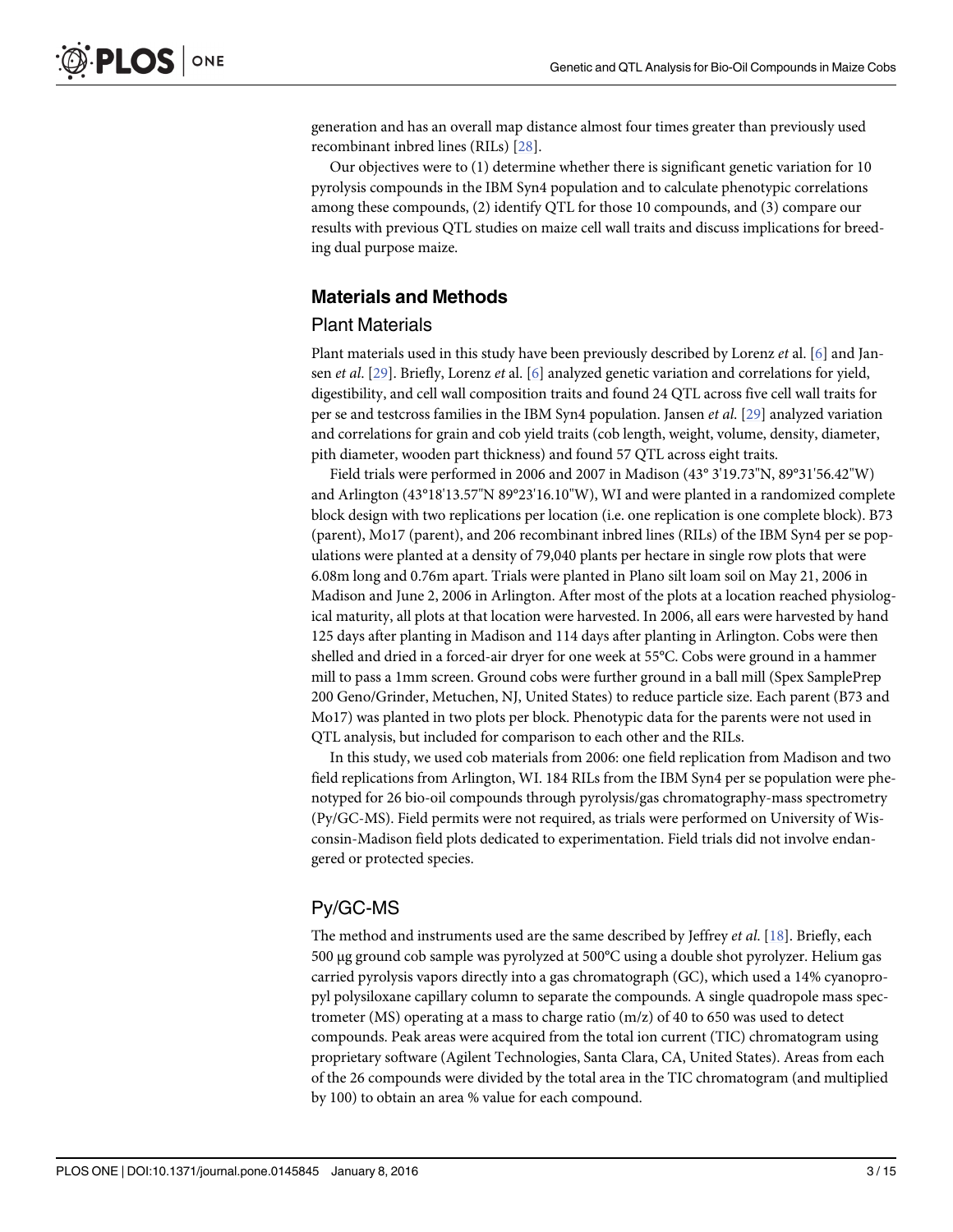#### <span id="page-3-0"></span>Statistical Analyses

Least square means (lsmeans) were calculated for each RIL over all 3 environments in SAS PROC GLM (SAS Institute, 2004), using RIL and environment (three environments: the two replications from Arlington were considered as distinct environments) as fixed effects. Least square means for each RIL were used as phenotypic data for correlation and QTL analysis. Phenotypic correlations were calculated as Pearson product-moment coefficients using SAS PROC CORR. Coefficients of variation (CV) were calculated by dividing square root of the mean square error by mean (multiplied by 100). Phenotypic data for B73 and Mo17 were compared against each other using SAS PROC GLM, with genotype and environment as fixed effects.

Heritabilities were calculated according to Holland *et al.*  $[30]$  $[30]$  on an entry mean basis using SAS PROC MIXED by fitting lines, locations, lines x locations (G x E), and field replications as random effects.

# QTL Analysis

Genotypic data for 1339 markers were obtained for 184 RILs from [MaizeGDB.org](http://MaizeGDB.org) (IBM302 map provided by the Maize Mapping Project, [http://www.maizegdb.org/qtl-data.php,](http://www.maizegdb.org/qtl-data.php) verified 3-7-2013). This map provides a length of 6242.7centimorgans (cM), which conveys an average distance between markers of 4.66cM. This map does not convey cM in the traditional definition, thus we will refer to positions on the map in IBM centimorgans (IcM) [[31\]](#page-14-0).

Composite interval mapping (CIM) was performed using WinQTL Cartographer version 2.5 [\[32](#page-14-0)]. Ten cofactors were identified using forward and backward regression (Zmap model 6) with a 10cM window size, 1.0cM walk speed, and a 0.10 probability for inclusion/exclusion. An empirical threshold value for determining significant QTL for all traits was determined using 1000 permutations at  $\alpha$  = 0.05. For each trait, all significant QTL were fitted in a multiple interval mapping (MIM) model to determine whether those QTL remained significant. In addition, additive model effects, individual QTL  $R^2$  effects, and sum of  $R^2$  effects over all QTL of a trait were calculated using MIM.

#### **Results**

#### Trait Means, Variances, and Heritabilities

Means, standard errors, heritabilities, and other summary statistics for the ten compounds are shown in Table 1. Line and environment effects were significant ( $p < 0.001$ ) for all ten

| <b>Trait</b>        | #              | N   | Mean  | <b>RMSE</b> | CV    | <b>B73</b> | <b>Mo17</b> | Min  | Max   | H <sup>2</sup> |
|---------------------|----------------|-----|-------|-------------|-------|------------|-------------|------|-------|----------------|
| Levoglucosan        |                | 541 | 1.15  | 0.31        | 26.71 | 1.44       | 0.88        | 0.53 | 2.13  | 0.69           |
| Hydroxyacetaldehyde | $\overline{2}$ | 541 | 0.77  | 0.10        | 12.55 | 0.86       | 0.76        | 0.50 | 0.91  | 0.33           |
| Acetic acid         | 3              | 541 | 8.58  | 0.80        | 9.31  | 8.26       | 9.29        | 5.90 | 10.42 | 0.48           |
| Hydroxyacetone      | 4              | 541 | 4.60  | 0.46        | 9.89  | 4.37       | 4.91        | 3.50 | 6.07  | 0.67           |
| Phenol              | 5              | 541 | 0.73  | 0.08        | 11.56 | 0.71       | 0.81        | 0.46 | 1.00  | 0.62           |
| 4-Methylphenol      | 6              | 541 | 0.267 | 0.03        | 12.15 | 0.26       | 0.29        | 0.18 | 0.33  | 0.24           |
| Vanillin            |                | 541 | 0.59  | 0.07        | 12.42 | 0.66       | 0.54        | 0.32 | 0.86  | 0.66           |
| 2-Methoxyphenol     | 8              | 541 | 1.20  | 0.12        | 9.75  | 1.31       | 1.21        | 0.82 | 1.73  | 0.79           |
| Acetosyringone      | 9              | 539 | 0.10  | 0.02        | 19.78 | 0.14       | 0.08        | 0.05 | 0.22  | 0.84           |
| 2,6-Dimethoxyphenol | 10             | 541 | 0.77  | 0.10        | 13.11 | 0.74       | 0.66        | 0.34 | 1.24  | 0.83           |

Table 1. Compound Summary Statistics.

Values are given, by compound, for mean, square root of the mean square error (RMSE), coefficient of variation (CV), B73 and Mo17 lsmeans, minimum line Ismean, maximum line Ismean, and entry mean heritability  $(H^2)$ .

doi:10.1371/journal.pone.0145845.t001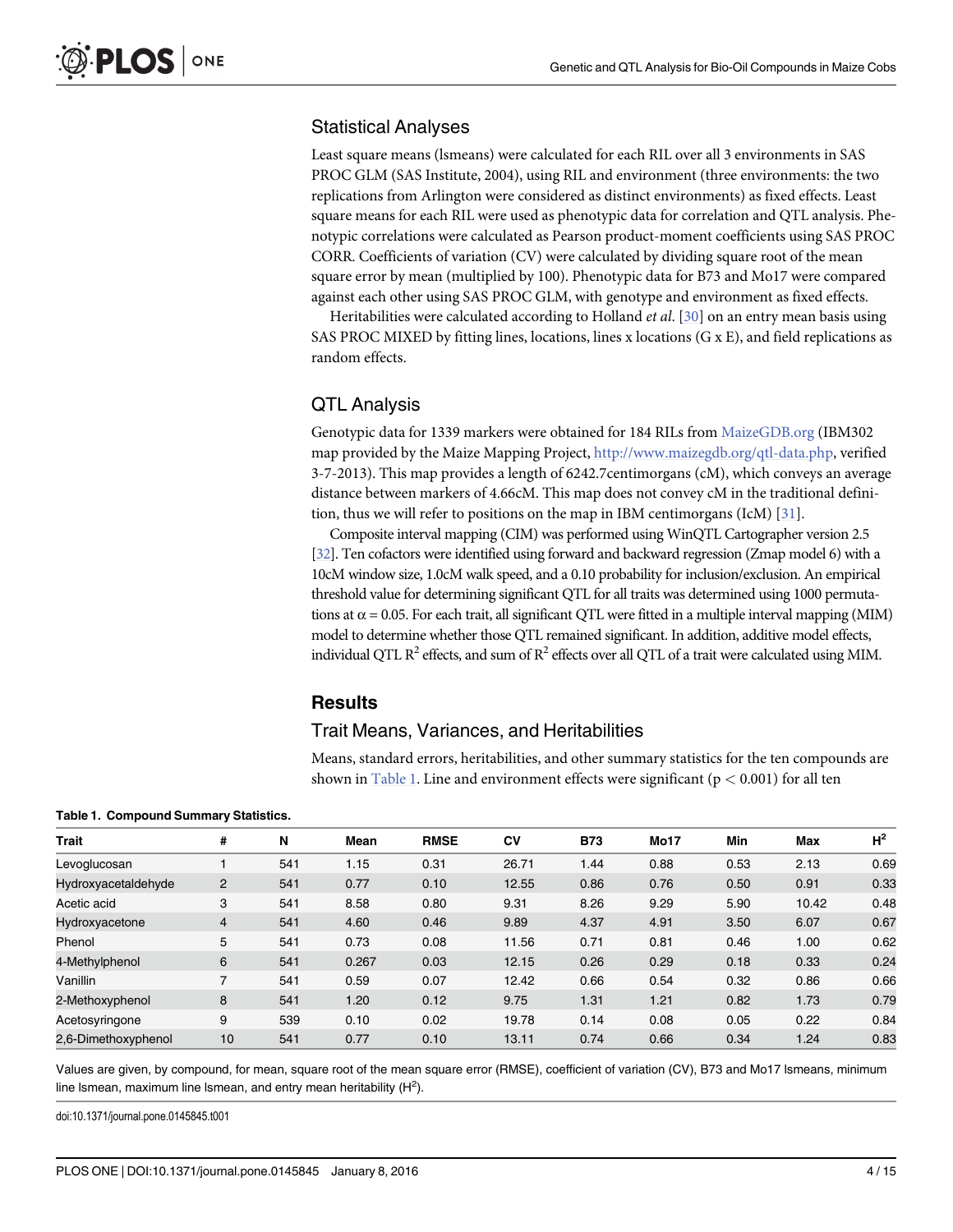compounds. For each compound, the RIL with the minimum area % value for that compound was lower than the mean of both B73 and Mo17. Also for each compound, the RIL with the maximum area % value for that compound was higher than the mean of both B73 and Mo17. The mean of neither B73 nor Mo17 ranked overly high or low within individual compounds, as the highest rank achieved (out of 186) was 42 and the lowest was 164. B73 had a significantly  $(p < 0.05)$  higher mean than Mo17 for levoglucosan, hydroxyacetaldehyde, vanillin, and acetosyringone. Mo17 had a significantly ( $p < 0.05$ ) higher mean than B73 for acetic acid and phenol, while the other four compounds showed no evidence to reject the hypothesis that B73 and Mo17 have equal means. Coefficients of variation for the data ranged from 9.31% (acetic acid) to 26.71% (levoglucosan). Heritabilities (entry mean basis) ranged from 0.24 for 4-methylphenol to 0.84 for acetosyringone [\(Table 1\)](#page-3-0). The majority of heritabilities (7 out of 10) were high and had values that met or exceeded 0.62.

# Trait Correlations

Overall, loose trait correlations were found (Table 2), with the closest positive correlation being 0.80 (between vanillin and 2-methoxyphenol) and the most negative correlation being -0.56 (between levoglucosan and hydroxyacetone). Compounds derived from the same cell wall component had generally closer trait correlations than compounds derived from different cell wall components. The loosest of these correlations was between cellulose derived compounds levoglucosan and hydroxyacetaldehyde at 0.39. The correlation between hemicellulose derived compounds acetic acid and hydroxyacetone was 0.71. The correlation between hydroxyphenyl derived compounds phenol and 4-methylphenol was 0.73. The closest of these correlations (and amongst all correlations) was between guaiacyl derived compounds vanillin and 2-methoxyphenol at 0.80. The correlations between syringyl derived compounds acetosyringone and 2,6-dimethoxyphenol was 0.56. The only compounds that had a correlation greater than 0.60 with other compounds not derived from the same cell wall component were between both of the guaiacyl derived compounds and both of the syringyl derived compounds: vanillin had a correlation of 0.60 with both of the syringyl derived compounds and 2-methoxyphenol had a correlation of 0.66 with acetosyringone and 0.67 with 2,6-dimethpxyphenol.

| <b>Trait</b> | 1. | 2        | 3         | 4         | 5         | 6         | 7         | 8         | 9         | 10        |
|--------------|----|----------|-----------|-----------|-----------|-----------|-----------|-----------|-----------|-----------|
|              |    | $0.39**$ | $0.30**$  | $-0.56**$ | $-0.39**$ | $-0.14**$ | $0.39**$  | $0.11***$ | $0.27**$  | 0.01      |
| 2            |    |          | $0.21***$ | $0.23**$  | $-0.21**$ | $-0.06$   | $-0.03$   | $-0.14**$ | $-0.05$   | $-0.14**$ |
| 3            |    |          |           | $0.71**$  | $0.27**$  | $0.35***$ | $-0.45**$ | $-0.31**$ | $-0.31**$ | $-0.27**$ |
| 4            |    |          |           |           | $0.45**$  | $0.34***$ | $-0.30**$ | $-0.04$   | $-0.11*$  | 0.04      |
| 5            |    |          |           |           |           | $0.73**$  | $0.28**$  | $0.45**$  | $0.14***$ | $0.42**$  |
| 6            |    |          |           |           |           |           | 0.06      | $0.18**$  | $-0.02$   | $0.17**$  |
| 7            |    |          |           |           |           |           |           | $0.80**$  | $0.60**$  | $0.60**$  |
| 8            |    |          |           |           |           |           |           |           | $0.66**$  | $0.67**$  |
| 9            |    |          |           |           |           |           |           |           |           | $0.56**$  |
| 10           |    |          |           |           |           |           |           |           |           |           |

|  |  | Table 2. Phenotypic Correlations Among Compounds. |  |
|--|--|---------------------------------------------------|--|
|--|--|---------------------------------------------------|--|

(1) levoglucosan, (2) hydroxyacetaldehyde, (3) acetic acid, (4) hydroxyacetone, (5) phenol, (6) 4-methylphenol, (7) vanillin, (8) 2-methoxyphenol, (9) acetosyringone, (10) 2,6-dimethoxyphenol.

\* indicates a p-value < 0.05

\*\* indicates a p-value < 0.01

doi:10.1371/journal.pone.0145845.t002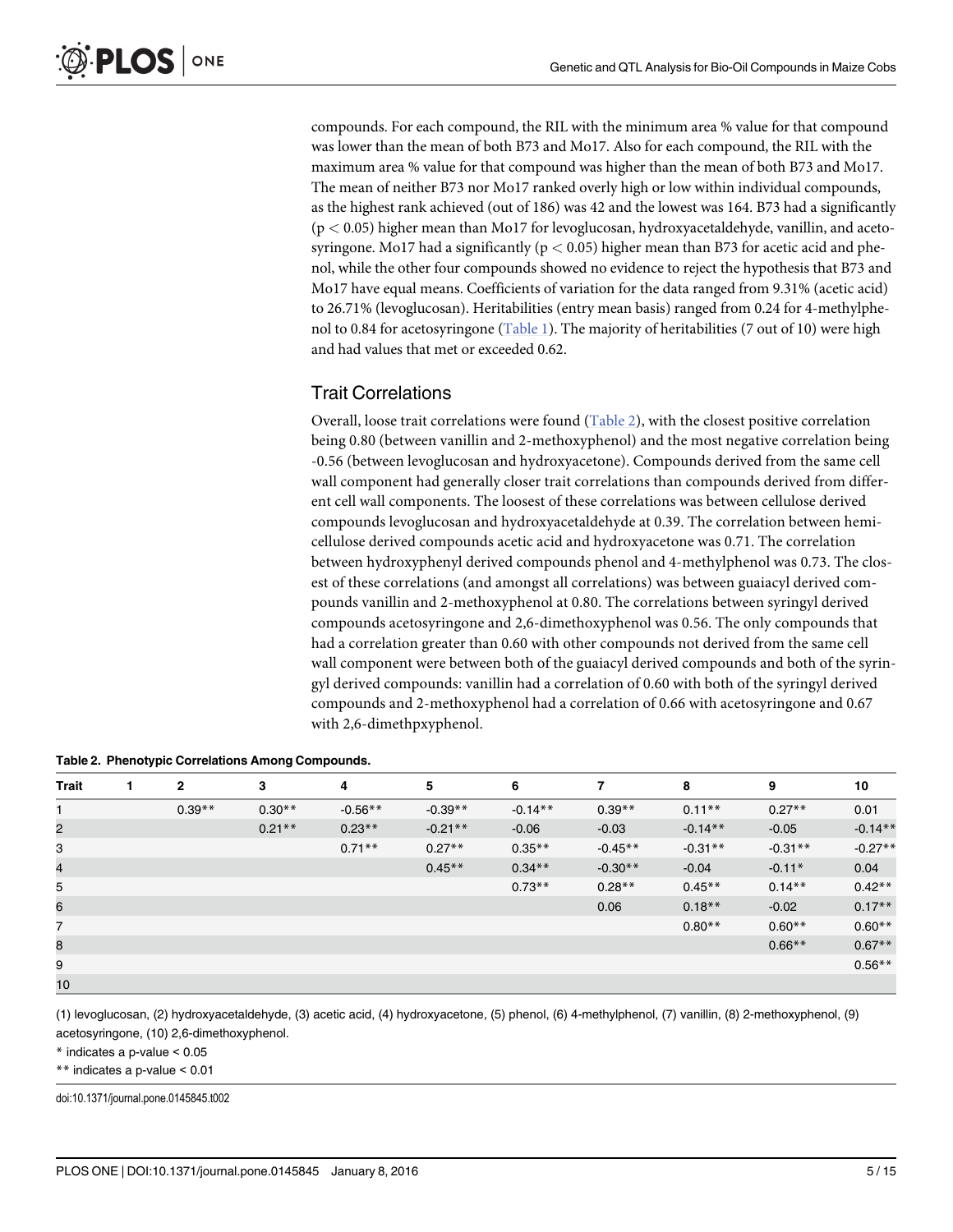# <span id="page-5-0"></span>QTL Analysis

QTL analysis resulted in the identification of 50 QTL across eight maize chromosomes, as no QTL for these traits were found on chromosomes 9 or 10 ([Table 3,](#page-6-0) Figs [1](#page-9-0) and [2](#page-11-0)). All 50 QTL remained significant when fitting them in a MIM model, although the position of the QTL sometimes shifted slightly. The amount of phenotypic variation explained by individual QTL ranged from 3.0% to 7.4% (with an average of 4.1%) under the CIM model and ranged from 1.7% to 5.8% (with an average of 3.6%) under the MIM model. The average 1-LOD support interval spanned 12.31IcM.

The 50 QTL were spread across 15 different (greater than 10IcM separating QTL positions) chromosome regions, with 6 regions containing 4 or more QTL ( $Fig 1$ ). The first region was located on chromosome 2 (with QTL positions spanning 44.8IcM to 47.3cM) with QTL for five compounds: phenol, 4-methylphenol, 2-methoxyphenol, acetosyringone, and 2,6-dimethoxyphenol. The region with the most QTL (9) was located on chromosome 4 around position 560.9IcM, with acetic acid being the only compound without a QTL in this region. Chromosome 2 around position 298.7IcM contained QTL for eight compounds, with only levoglucosan and acetosyringone not having QTL in this region. QTL for six compounds were found around position 413.1IcM on chromosome 6, with QTL for hydroxyacetaldehyde, acetic acid, phenol, vanillin, 2-methoxyphenol, and acetosyringone. The two remaining regions contained four QTL each and were located on chromosome 6 around position 484.4IcM and on chromosome 3 around 158.7IcM. The region on chromosome 3 had QTL for levoglucosan, hydroxyacetaldehyde, 4-methylphenol, and vanillin, while the region on chromosome 6 shared QTL for acetic acid, phenol, 2-methoxyphenol, and acetosyringone.

Five QTL were found for levoglucosan that accounted for 18.5% of the phenotypic variation (17.4% under the MIM model): on chromosome 1 at position 892.8IcM, chromosome 3 at 157.9IcM, chromosome 4 at 560.9IcM, chromosome 5 at 192.3IcM, and chromosome 7 at 206.5IcM. Four of these QTL mapped to the same region as the other cellulose derived compound (hydroxyacetaldehyde) and were located on chromosomes 1, 3, 4, and 5, respectively. The other two QTL found for hydroxyacetaldehyde were on chromosome 2 at 298.3IcM and on chromosome 6 at 412.3IcM. Together these six QTL accounted for 21.6% of the phenotypic variation (19.8% under the MIM model).

Five QTL were found for acetic acid that accounted for 23.2% of the phenotypic variation (17.0% under the MIM model): on chromosomes 2 (299.4IcM), 5 (267.3IcM), 6 (414.3 and 484.5IcM), and 7 (288.9IcM). One of those QTL locations was also found for the other hemicellulose derived compound (hydroxyacetone) on chromosome 2. The second QTL for hydroxyacetone was identified on chromosome 4 at 557.1IcM, and the two QTL together accounted for 9.0% of the phenotypic variation (9.3% under the MIM model).

Six QTL were found for phenol that accounted for 24.8% of the phenotypic variation (19.4% under the MIM model): chromosome 2 at 46.3IcM and 299.4IcM, chromosome 3 at 406.5IcM, chromosome 4 at 560.9IcM, and chromosome 6 at 414.3IcM and 477.9IcM. For the other hydroxyphenyl derived compound, 4-methylphenol, four QTL mapped to the same region as those for phenol: both QTL on chromosome 2, chromosome 3 at 407.0IcM, and on chromosome 4. The other two QTL found for 4-methylphenol were found on chromosome 3 at 156.9IcM and 438.9IcM. The six QTL for 4-methylphenol accounted for 23.3% of the phenotypic variation (16.9% under the MIM model).

Five QTL were found for 2-methoxyphenol that accounted for 18.1% of the phenotypic variation (18.7% under the MIM model): chromosome 2 at 46.3IcM and 300.4IcM, chromosome 4 at 560.9IcM, and chromosome 6 at 413.3IcM and 477.9IcM. Three of those QTL were also found in similar regions in the other guaiacyl derived compound, vanillin: chromosome 2 at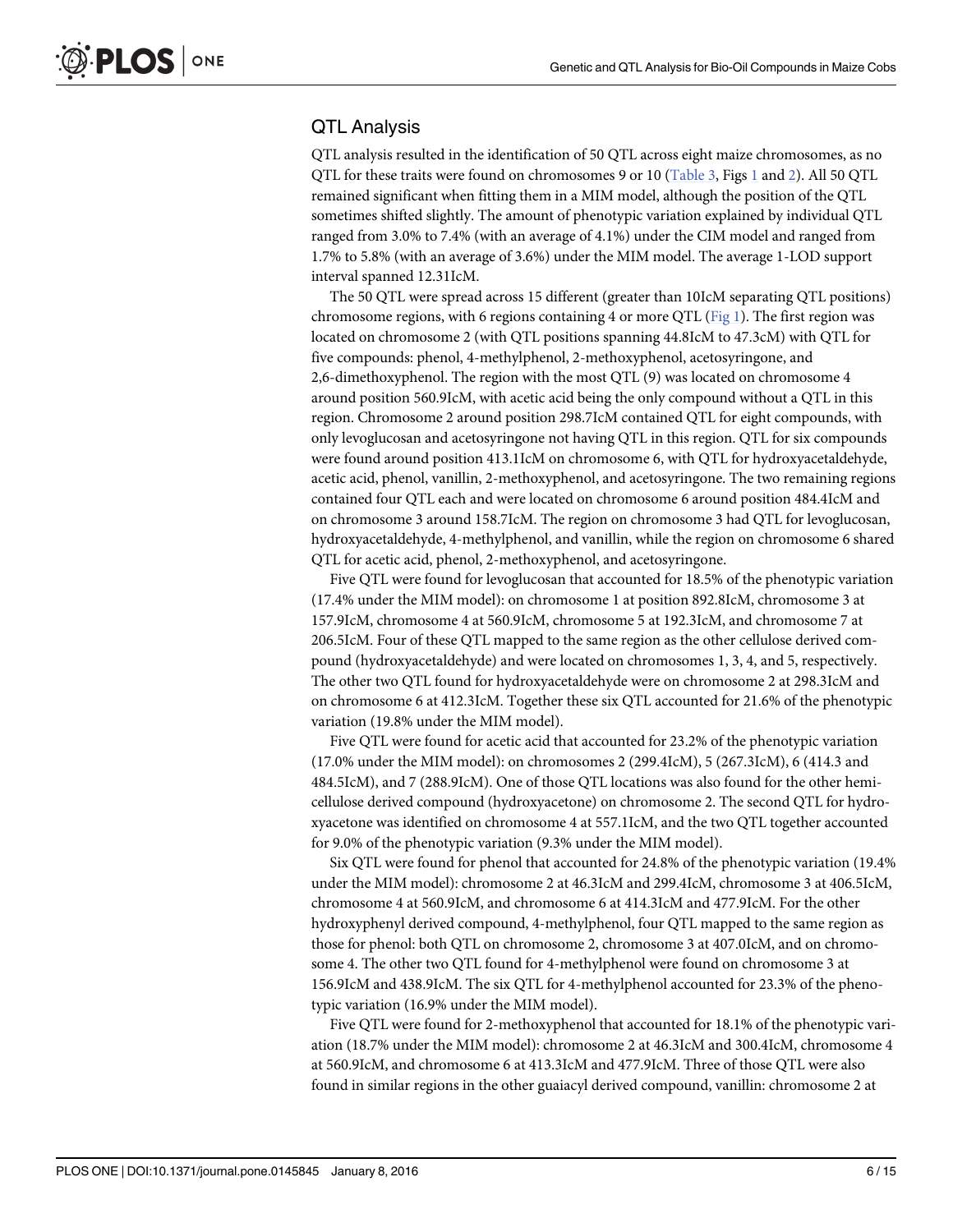#### <span id="page-6-0"></span>[Table 3.](#page-5-0) QTL Positions and Effects.

| Levoglucosan<br>$1.1$<br>892.8<br>umc1111<br>3.8<br>$-0.13$<br>4.4<br>$\mathbf{1}$<br>890.3-902.2<br>3.38<br>157.9<br>4.3<br>$-0.13$<br>3.6<br>3<br>$3.03 - 3.04$<br>umc1012<br>152.9-163.7<br>3.56<br>$\overline{\mathbf{4}}$<br>560.9<br>3.0<br>0.11<br>2.1<br>4.08-4.09<br>umc1854<br>554.2-562.9<br>2.65<br>5<br>192.3<br>4.2<br>$5.02 - 5.03$<br>bnl7.56<br>188.6-195.3<br>3.65<br>$-0.13$<br>3.4<br>206.5<br>3.2<br>$\overline{7}$<br>7.02<br>umc2092<br>200.9-210.5<br>2.84<br>0.12<br>3.9<br>Hydroxyacetaldehyde<br>892.8<br>1.1<br>3.2<br>umc1111<br>880.4-910.2<br>3.18<br>3.7<br>$-0.08$<br>$\mathbf{1}$<br>2.04<br>$\overline{c}$<br>298.3<br>$-0.08$<br>3.9<br>umc1454<br>291.5-306.3<br>2.89<br>3.5<br>3<br>156.9<br>$3.03 - 3.04$<br>2.51<br>3.1<br>$-0.07$<br>3.2<br>umc1012<br>151.5-162.7<br>557.1<br>0.08<br>3.2<br>4<br>4.08-4.09<br>umc1854<br>554.2-561.9<br>3.33<br>3.8<br>192.3<br>3.5<br>2.7<br>5<br>$5.02 - 5.03$<br>bnl7.56<br>187.6-203.4<br>2.99<br>$-0.07$<br>6<br>412.3<br>6.06<br>4.0<br>phi070<br>403.8-422.3<br>2.92<br>0.08<br>3.6<br><b>Acetic Acid</b><br>299.4<br>2.04<br>$\overline{c}$<br>umc1454<br>292.5-315.8<br>3.26<br>3.8<br>$-0.87$<br>5.7<br>5<br>267.3<br>5.03<br>bnl4.36<br>2.84<br>3.4<br>$-0.81$<br>2.6<br>263.2-272.3<br>414.3<br>6.06<br>phi070<br>4.6<br>0.94<br>4.0<br>6<br>408.3-423.3<br>3.02<br>484.5<br>6.07<br>6<br>umc2059<br>475.9-489.8<br>3.03<br>4.0<br>$-0.90$<br>2.3<br>$\overline{7}$<br>288.9<br>7.02-7.03<br>npi394<br>281.6-295.9<br>4.40<br>7.4<br>1.32<br>2.4<br>Hydroxyacetone<br>299.3<br>2.04<br>umc1454<br>5.4<br>$\overline{c}$<br>293.5-304.1<br>4.26<br>5.4<br>$-0.55$<br>$\overline{4}$<br>557.1<br>4.08-4.09<br>3.05<br>3.6<br>0.46<br>$3.9\,$<br>umc1854<br>553.2-562.9<br><b>Phenol</b><br>46.3<br>$2.01 - 2.02$<br>4.1<br>$-0.08$<br>3.1<br>$\overline{c}$<br>umc53a<br>$42.8 - 51.0$<br>3.42<br>$\overline{c}$ | <b>Chromosome</b> | <b>Position (IcM)</b> | Bin  | Marker  | 1-LOD Interval | <b>LOD</b> | $R^2$ | α       | $R^2$ <sub>MIM</sub> | $\alpha_{\text{MIM}}$ |
|-------------------------------------------------------------------------------------------------------------------------------------------------------------------------------------------------------------------------------------------------------------------------------------------------------------------------------------------------------------------------------------------------------------------------------------------------------------------------------------------------------------------------------------------------------------------------------------------------------------------------------------------------------------------------------------------------------------------------------------------------------------------------------------------------------------------------------------------------------------------------------------------------------------------------------------------------------------------------------------------------------------------------------------------------------------------------------------------------------------------------------------------------------------------------------------------------------------------------------------------------------------------------------------------------------------------------------------------------------------------------------------------------------------------------------------------------------------------------------------------------------------------------------------------------------------------------------------------------------------------------------------------------------------------------------------------------------------------------------------------------------------------------------------------------------------------------------------------------------------------------------------------------------|-------------------|-----------------------|------|---------|----------------|------------|-------|---------|----------------------|-----------------------|
|                                                                                                                                                                                                                                                                                                                                                                                                                                                                                                                                                                                                                                                                                                                                                                                                                                                                                                                                                                                                                                                                                                                                                                                                                                                                                                                                                                                                                                                                                                                                                                                                                                                                                                                                                                                                                                                                                                       |                   |                       |      |         |                |            |       |         |                      |                       |
|                                                                                                                                                                                                                                                                                                                                                                                                                                                                                                                                                                                                                                                                                                                                                                                                                                                                                                                                                                                                                                                                                                                                                                                                                                                                                                                                                                                                                                                                                                                                                                                                                                                                                                                                                                                                                                                                                                       |                   |                       |      |         |                |            |       |         |                      | $-0.13$               |
|                                                                                                                                                                                                                                                                                                                                                                                                                                                                                                                                                                                                                                                                                                                                                                                                                                                                                                                                                                                                                                                                                                                                                                                                                                                                                                                                                                                                                                                                                                                                                                                                                                                                                                                                                                                                                                                                                                       |                   |                       |      |         |                |            |       |         |                      | $-0.12$               |
|                                                                                                                                                                                                                                                                                                                                                                                                                                                                                                                                                                                                                                                                                                                                                                                                                                                                                                                                                                                                                                                                                                                                                                                                                                                                                                                                                                                                                                                                                                                                                                                                                                                                                                                                                                                                                                                                                                       |                   |                       |      |         |                |            |       |         |                      | 0.09                  |
|                                                                                                                                                                                                                                                                                                                                                                                                                                                                                                                                                                                                                                                                                                                                                                                                                                                                                                                                                                                                                                                                                                                                                                                                                                                                                                                                                                                                                                                                                                                                                                                                                                                                                                                                                                                                                                                                                                       |                   |                       |      |         |                |            |       |         |                      | $-0.12$               |
|                                                                                                                                                                                                                                                                                                                                                                                                                                                                                                                                                                                                                                                                                                                                                                                                                                                                                                                                                                                                                                                                                                                                                                                                                                                                                                                                                                                                                                                                                                                                                                                                                                                                                                                                                                                                                                                                                                       |                   |                       |      |         |                |            |       |         |                      | 0.13                  |
|                                                                                                                                                                                                                                                                                                                                                                                                                                                                                                                                                                                                                                                                                                                                                                                                                                                                                                                                                                                                                                                                                                                                                                                                                                                                                                                                                                                                                                                                                                                                                                                                                                                                                                                                                                                                                                                                                                       |                   |                       |      |         |                |            |       |         |                      |                       |
|                                                                                                                                                                                                                                                                                                                                                                                                                                                                                                                                                                                                                                                                                                                                                                                                                                                                                                                                                                                                                                                                                                                                                                                                                                                                                                                                                                                                                                                                                                                                                                                                                                                                                                                                                                                                                                                                                                       |                   |                       |      |         |                |            |       |         |                      | $-0.07$               |
|                                                                                                                                                                                                                                                                                                                                                                                                                                                                                                                                                                                                                                                                                                                                                                                                                                                                                                                                                                                                                                                                                                                                                                                                                                                                                                                                                                                                                                                                                                                                                                                                                                                                                                                                                                                                                                                                                                       |                   |                       |      |         |                |            |       |         |                      | $-0.07$               |
|                                                                                                                                                                                                                                                                                                                                                                                                                                                                                                                                                                                                                                                                                                                                                                                                                                                                                                                                                                                                                                                                                                                                                                                                                                                                                                                                                                                                                                                                                                                                                                                                                                                                                                                                                                                                                                                                                                       |                   |                       |      |         |                |            |       |         |                      | $-0.07$               |
|                                                                                                                                                                                                                                                                                                                                                                                                                                                                                                                                                                                                                                                                                                                                                                                                                                                                                                                                                                                                                                                                                                                                                                                                                                                                                                                                                                                                                                                                                                                                                                                                                                                                                                                                                                                                                                                                                                       |                   |                       |      |         |                |            |       |         |                      | 0.07                  |
|                                                                                                                                                                                                                                                                                                                                                                                                                                                                                                                                                                                                                                                                                                                                                                                                                                                                                                                                                                                                                                                                                                                                                                                                                                                                                                                                                                                                                                                                                                                                                                                                                                                                                                                                                                                                                                                                                                       |                   |                       |      |         |                |            |       |         |                      | $-0.07$               |
|                                                                                                                                                                                                                                                                                                                                                                                                                                                                                                                                                                                                                                                                                                                                                                                                                                                                                                                                                                                                                                                                                                                                                                                                                                                                                                                                                                                                                                                                                                                                                                                                                                                                                                                                                                                                                                                                                                       |                   |                       |      |         |                |            |       |         |                      | 0.07                  |
|                                                                                                                                                                                                                                                                                                                                                                                                                                                                                                                                                                                                                                                                                                                                                                                                                                                                                                                                                                                                                                                                                                                                                                                                                                                                                                                                                                                                                                                                                                                                                                                                                                                                                                                                                                                                                                                                                                       |                   |                       |      |         |                |            |       |         |                      |                       |
|                                                                                                                                                                                                                                                                                                                                                                                                                                                                                                                                                                                                                                                                                                                                                                                                                                                                                                                                                                                                                                                                                                                                                                                                                                                                                                                                                                                                                                                                                                                                                                                                                                                                                                                                                                                                                                                                                                       |                   |                       |      |         |                |            |       |         |                      | $-1.07$               |
|                                                                                                                                                                                                                                                                                                                                                                                                                                                                                                                                                                                                                                                                                                                                                                                                                                                                                                                                                                                                                                                                                                                                                                                                                                                                                                                                                                                                                                                                                                                                                                                                                                                                                                                                                                                                                                                                                                       |                   |                       |      |         |                |            |       |         |                      | $-0.69$               |
|                                                                                                                                                                                                                                                                                                                                                                                                                                                                                                                                                                                                                                                                                                                                                                                                                                                                                                                                                                                                                                                                                                                                                                                                                                                                                                                                                                                                                                                                                                                                                                                                                                                                                                                                                                                                                                                                                                       |                   |                       |      |         |                |            |       |         |                      | 0.95                  |
|                                                                                                                                                                                                                                                                                                                                                                                                                                                                                                                                                                                                                                                                                                                                                                                                                                                                                                                                                                                                                                                                                                                                                                                                                                                                                                                                                                                                                                                                                                                                                                                                                                                                                                                                                                                                                                                                                                       |                   |                       |      |         |                |            |       |         |                      | $-0.87$               |
|                                                                                                                                                                                                                                                                                                                                                                                                                                                                                                                                                                                                                                                                                                                                                                                                                                                                                                                                                                                                                                                                                                                                                                                                                                                                                                                                                                                                                                                                                                                                                                                                                                                                                                                                                                                                                                                                                                       |                   |                       |      |         |                |            |       |         |                      | 0.70                  |
|                                                                                                                                                                                                                                                                                                                                                                                                                                                                                                                                                                                                                                                                                                                                                                                                                                                                                                                                                                                                                                                                                                                                                                                                                                                                                                                                                                                                                                                                                                                                                                                                                                                                                                                                                                                                                                                                                                       |                   |                       |      |         |                |            |       |         |                      |                       |
|                                                                                                                                                                                                                                                                                                                                                                                                                                                                                                                                                                                                                                                                                                                                                                                                                                                                                                                                                                                                                                                                                                                                                                                                                                                                                                                                                                                                                                                                                                                                                                                                                                                                                                                                                                                                                                                                                                       |                   |                       |      |         |                |            |       |         |                      | $-0.53$               |
|                                                                                                                                                                                                                                                                                                                                                                                                                                                                                                                                                                                                                                                                                                                                                                                                                                                                                                                                                                                                                                                                                                                                                                                                                                                                                                                                                                                                                                                                                                                                                                                                                                                                                                                                                                                                                                                                                                       |                   |                       |      |         |                |            |       |         |                      | 0.45                  |
|                                                                                                                                                                                                                                                                                                                                                                                                                                                                                                                                                                                                                                                                                                                                                                                                                                                                                                                                                                                                                                                                                                                                                                                                                                                                                                                                                                                                                                                                                                                                                                                                                                                                                                                                                                                                                                                                                                       |                   |                       |      |         |                |            |       |         |                      |                       |
|                                                                                                                                                                                                                                                                                                                                                                                                                                                                                                                                                                                                                                                                                                                                                                                                                                                                                                                                                                                                                                                                                                                                                                                                                                                                                                                                                                                                                                                                                                                                                                                                                                                                                                                                                                                                                                                                                                       |                   |                       |      |         |                |            |       |         |                      | $-0.07$               |
|                                                                                                                                                                                                                                                                                                                                                                                                                                                                                                                                                                                                                                                                                                                                                                                                                                                                                                                                                                                                                                                                                                                                                                                                                                                                                                                                                                                                                                                                                                                                                                                                                                                                                                                                                                                                                                                                                                       |                   | 299.4                 | 2.04 | umc1454 | 294.3-304.2    | 3.79       | 4.4   | $-0.08$ | 5.0                  | $-0.09$               |
| 3<br>$1.7$<br>406.5<br>3.06<br>4.3<br>$-0.08$<br>mmp5<br>396.6-409.9<br>3.33                                                                                                                                                                                                                                                                                                                                                                                                                                                                                                                                                                                                                                                                                                                                                                                                                                                                                                                                                                                                                                                                                                                                                                                                                                                                                                                                                                                                                                                                                                                                                                                                                                                                                                                                                                                                                          |                   |                       |      |         |                |            |       |         |                      | $-0.05$               |
| 4<br>560.9<br>4.08-4.09<br>umc1854<br>555.2-562.9<br>2.99<br>3.5<br>0.07<br>3.6                                                                                                                                                                                                                                                                                                                                                                                                                                                                                                                                                                                                                                                                                                                                                                                                                                                                                                                                                                                                                                                                                                                                                                                                                                                                                                                                                                                                                                                                                                                                                                                                                                                                                                                                                                                                                       |                   |                       |      |         |                |            |       |         |                      | 0.07                  |
| 6<br>414.3<br>6.06<br>phi070<br>4.3<br>0.08<br>3.6<br>408.3-424.3<br>2.79                                                                                                                                                                                                                                                                                                                                                                                                                                                                                                                                                                                                                                                                                                                                                                                                                                                                                                                                                                                                                                                                                                                                                                                                                                                                                                                                                                                                                                                                                                                                                                                                                                                                                                                                                                                                                             |                   |                       |      |         |                |            |       |         |                      | 0.08                  |
| 4.2<br>6<br>477.9<br>6.07<br>mmp105<br>473.2-485.5<br>3.72<br>$-0.08$<br>2.4                                                                                                                                                                                                                                                                                                                                                                                                                                                                                                                                                                                                                                                                                                                                                                                                                                                                                                                                                                                                                                                                                                                                                                                                                                                                                                                                                                                                                                                                                                                                                                                                                                                                                                                                                                                                                          |                   |                       |      |         |                |            |       |         |                      | $-0.07$               |
| 4-Methylphenol                                                                                                                                                                                                                                                                                                                                                                                                                                                                                                                                                                                                                                                                                                                                                                                                                                                                                                                                                                                                                                                                                                                                                                                                                                                                                                                                                                                                                                                                                                                                                                                                                                                                                                                                                                                                                                                                                        |                   |                       |      |         |                |            |       |         |                      |                       |
| 45.8<br>umc53a<br>41.6-50.3<br>$-0.04$<br>2.7<br>$\overline{c}$<br>$2.01 - 2.02$<br>3.59<br>4.6                                                                                                                                                                                                                                                                                                                                                                                                                                                                                                                                                                                                                                                                                                                                                                                                                                                                                                                                                                                                                                                                                                                                                                                                                                                                                                                                                                                                                                                                                                                                                                                                                                                                                                                                                                                                       |                   |                       |      |         |                |            |       |         |                      | $-0.02$               |
| $\overline{c}$<br>299.4<br>2.04<br>umc1454<br>292.5-315.8<br>3.34<br>4.0<br>$-0.03$<br>4.1                                                                                                                                                                                                                                                                                                                                                                                                                                                                                                                                                                                                                                                                                                                                                                                                                                                                                                                                                                                                                                                                                                                                                                                                                                                                                                                                                                                                                                                                                                                                                                                                                                                                                                                                                                                                            |                   |                       |      |         |                |            |       |         |                      | $-0.03$               |
| 3<br>2.8<br>156.9<br>$3.03 - 3.04$<br>umc1012<br>151.5-164.9<br>2.77<br>3.4<br>$-0.03$                                                                                                                                                                                                                                                                                                                                                                                                                                                                                                                                                                                                                                                                                                                                                                                                                                                                                                                                                                                                                                                                                                                                                                                                                                                                                                                                                                                                                                                                                                                                                                                                                                                                                                                                                                                                                |                   |                       |      |         |                |            |       |         |                      | $-0.02$               |
| 3<br>406.5<br>3.06<br>398.6-409.9<br>4.2<br>2.6<br>3.12<br>$-0.03$<br>mmp <sub>5</sub>                                                                                                                                                                                                                                                                                                                                                                                                                                                                                                                                                                                                                                                                                                                                                                                                                                                                                                                                                                                                                                                                                                                                                                                                                                                                                                                                                                                                                                                                                                                                                                                                                                                                                                                                                                                                                |                   |                       |      |         |                |            |       |         |                      | $-0.03$               |
| 438.9<br>3.06<br>2.56<br>3.2<br>0.03<br>3<br>php15033<br>433.7-447.1<br>1.8                                                                                                                                                                                                                                                                                                                                                                                                                                                                                                                                                                                                                                                                                                                                                                                                                                                                                                                                                                                                                                                                                                                                                                                                                                                                                                                                                                                                                                                                                                                                                                                                                                                                                                                                                                                                                           |                   |                       |      |         |                |            |       |         |                      | 0.02                  |
| $\overline{4}$<br>560.9<br>4.08-4.09<br>0.03<br>2.9<br>umc1854<br>555.2-562.9<br>3.23<br>3.9                                                                                                                                                                                                                                                                                                                                                                                                                                                                                                                                                                                                                                                                                                                                                                                                                                                                                                                                                                                                                                                                                                                                                                                                                                                                                                                                                                                                                                                                                                                                                                                                                                                                                                                                                                                                          |                   |                       |      |         |                |            |       |         |                      | 0.02                  |
| Vanillin                                                                                                                                                                                                                                                                                                                                                                                                                                                                                                                                                                                                                                                                                                                                                                                                                                                                                                                                                                                                                                                                                                                                                                                                                                                                                                                                                                                                                                                                                                                                                                                                                                                                                                                                                                                                                                                                                              |                   |                       |      |         |                |            |       |         |                      |                       |
| $\overline{2}$<br>297.3<br>2.04<br>umc1454<br>291.5-306.0<br>3.64<br>$-0.07$<br>3.5<br>4.6                                                                                                                                                                                                                                                                                                                                                                                                                                                                                                                                                                                                                                                                                                                                                                                                                                                                                                                                                                                                                                                                                                                                                                                                                                                                                                                                                                                                                                                                                                                                                                                                                                                                                                                                                                                                            |                   |                       |      |         |                |            |       |         |                      | $-0.05$               |
| 3<br>155.9<br>$3.03 - 3.04$<br>umc1012<br>152.2-160.9<br>4.5<br>$-0.07$<br>4.2<br>3.50                                                                                                                                                                                                                                                                                                                                                                                                                                                                                                                                                                                                                                                                                                                                                                                                                                                                                                                                                                                                                                                                                                                                                                                                                                                                                                                                                                                                                                                                                                                                                                                                                                                                                                                                                                                                                |                   |                       |      |         |                |            |       |         |                      | $-0.06$               |
| $\overline{\mathbf{4}}$<br>557.1<br>4.08-4.09<br>$3.7\,$<br>umc1854<br>554.2-562.9<br>3.63<br>4.2<br>0.06                                                                                                                                                                                                                                                                                                                                                                                                                                                                                                                                                                                                                                                                                                                                                                                                                                                                                                                                                                                                                                                                                                                                                                                                                                                                                                                                                                                                                                                                                                                                                                                                                                                                                                                                                                                             |                   |                       |      |         |                |            |       |         |                      | 0.06                  |
| 414.3<br>6<br>6.06<br>phi070<br>408.3-424.3<br>2.66<br>3.9<br>0.06<br>3.5                                                                                                                                                                                                                                                                                                                                                                                                                                                                                                                                                                                                                                                                                                                                                                                                                                                                                                                                                                                                                                                                                                                                                                                                                                                                                                                                                                                                                                                                                                                                                                                                                                                                                                                                                                                                                             |                   |                       |      |         |                |            |       |         |                      | 0.06                  |
| 2-Methoxyphenol                                                                                                                                                                                                                                                                                                                                                                                                                                                                                                                                                                                                                                                                                                                                                                                                                                                                                                                                                                                                                                                                                                                                                                                                                                                                                                                                                                                                                                                                                                                                                                                                                                                                                                                                                                                                                                                                                       |                   |                       |      |         |                |            |       |         |                      |                       |
| 46.3<br>umc53a<br>2<br>$2.01 - 2.02$<br>$40.6 - 52.0$<br>2.82<br>$-0.11$<br>4.3<br>3.5                                                                                                                                                                                                                                                                                                                                                                                                                                                                                                                                                                                                                                                                                                                                                                                                                                                                                                                                                                                                                                                                                                                                                                                                                                                                                                                                                                                                                                                                                                                                                                                                                                                                                                                                                                                                                |                   |                       |      |         |                |            |       |         |                      | $-0.12$               |
| $\overline{c}$<br>300.4<br>2.04<br>umc1454<br>291.5-306.3<br>2.60<br>3.1<br>$-0.11$<br>4.1                                                                                                                                                                                                                                                                                                                                                                                                                                                                                                                                                                                                                                                                                                                                                                                                                                                                                                                                                                                                                                                                                                                                                                                                                                                                                                                                                                                                                                                                                                                                                                                                                                                                                                                                                                                                            |                   |                       |      |         |                |            |       |         |                      | $-0.13$               |
| 4<br>560.9<br>4.08-4.09<br>umc1854<br>554.2-562.9<br>3.32<br>0.12<br>4.4<br>3.7                                                                                                                                                                                                                                                                                                                                                                                                                                                                                                                                                                                                                                                                                                                                                                                                                                                                                                                                                                                                                                                                                                                                                                                                                                                                                                                                                                                                                                                                                                                                                                                                                                                                                                                                                                                                                       |                   |                       |      |         |                |            |       |         |                      | 0.13                  |
| 6<br>413.3<br>6.06<br>$3.9\,$<br>phi070<br>408.3-422.3<br>3.09<br>4.6<br>0.13                                                                                                                                                                                                                                                                                                                                                                                                                                                                                                                                                                                                                                                                                                                                                                                                                                                                                                                                                                                                                                                                                                                                                                                                                                                                                                                                                                                                                                                                                                                                                                                                                                                                                                                                                                                                                         |                   |                       |      |         |                |            |       |         |                      | 0.13                  |
| 6<br>477.9<br>6.07<br>mmp105<br>471.2-489.8<br>2.80<br>3.2<br>$-0.11$<br>2.0                                                                                                                                                                                                                                                                                                                                                                                                                                                                                                                                                                                                                                                                                                                                                                                                                                                                                                                                                                                                                                                                                                                                                                                                                                                                                                                                                                                                                                                                                                                                                                                                                                                                                                                                                                                                                          |                   |                       |      |         |                |            |       |         |                      | $-0.10$               |

(Continued)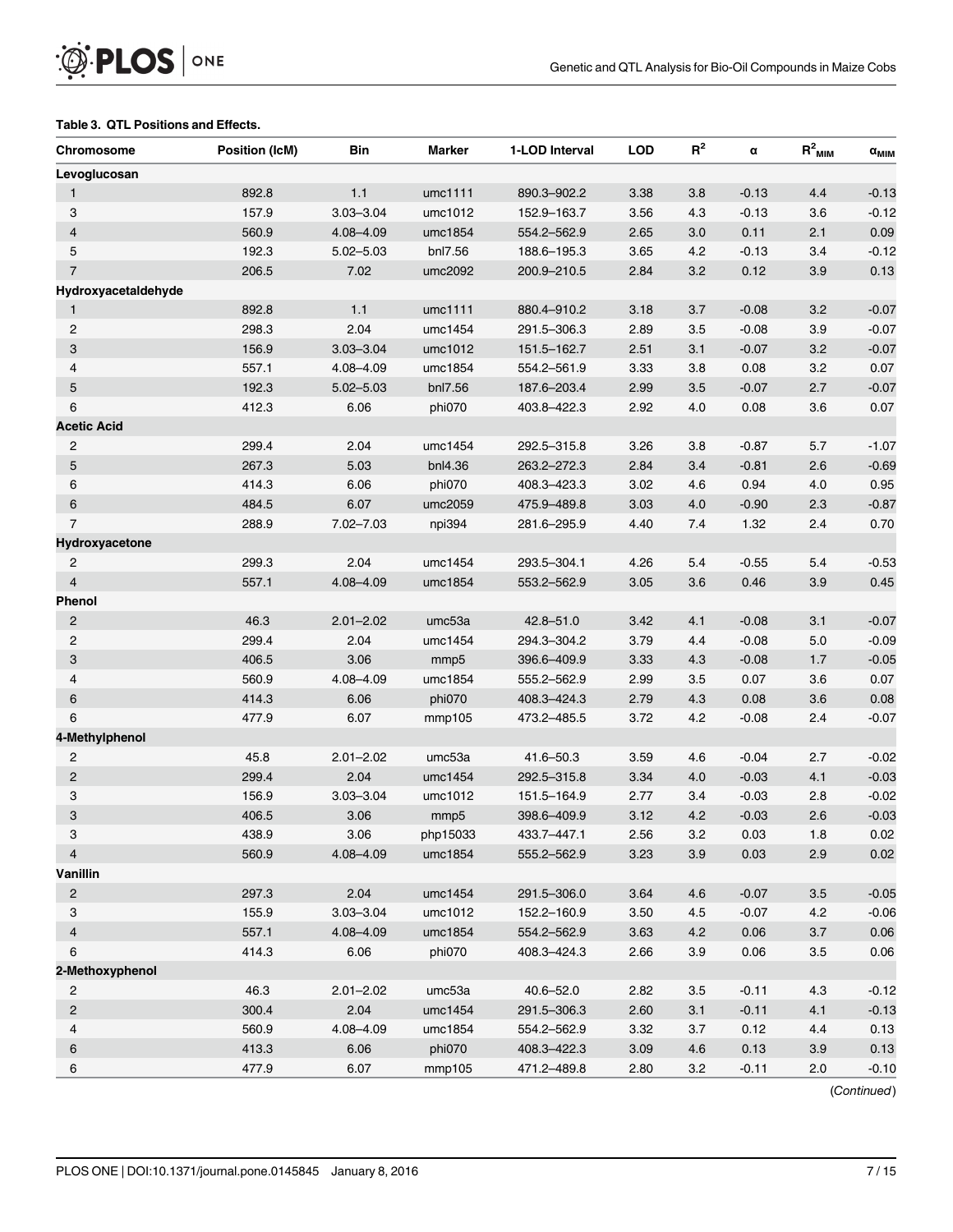| O PLOS ONE |  |
|------------|--|
|------------|--|

| Chromosome          | <b>Position (IcM)</b> | <b>Bin</b>    | <b>Marker</b>      | 1-LOD Interval | <b>LOD</b> | $R^2$ | α       | $R^2$ <sub>MIM</sub> | $\alpha_{\text{MIM}}$ |
|---------------------|-----------------------|---------------|--------------------|----------------|------------|-------|---------|----------------------|-----------------------|
| Acetosyringone      |                       |               |                    |                |            |       |         |                      |                       |
| $\overline{2}$      | 47.3                  | $2.01 - 2.02$ | umc <sub>53a</sub> | 42.8-53.0      | 4.56       | 5.3   | $-0.01$ | 5.4                  | $-0.01$               |
| $\overline{4}$      | 558.1                 | $4.08 - 4.09$ | umc1854            | 554.2-562.9    | 3.82       | 4.3   | 0.01    | 5.3                  | 0.01                  |
| 5                   | 267.3                 | 5.03          | bnl4.36            | 263.2-272.3    | 4.09       | 4.5   | $-0.01$ | 4.0                  | $-0.01$               |
| 6                   | 118.4                 | $6.01 - 6.02$ | mmp117             | 113.3-122.1    | 3.48       | 3.8   | $-0.01$ | 3.2                  | $-0.01$               |
| 6                   | 411.3                 | 6.06          | phi070             | 408.3-418.3    | 4.67       | 5.8   | 0.01    | 4.6                  | 0.01                  |
| 6                   | 477.9                 | 6.07          | mmp105             | 468.1-486.5    | 2.74       | 3.0   | $-0.01$ | 1.8                  | $-0.01$               |
| 8                   | 502.9                 | $8.07 - 8.08$ | umc1673            | 500.7-507.9    | 2.87       | 3.1   | $-0.01$ | 3.9                  | $-0.01$               |
| 2,6-Dimethoxyphenol |                       |               |                    |                |            |       |         |                      |                       |
| 2                   | 44.8                  | $2.01 - 2.02$ | umc <sub>53a</sub> | $42.6 - 49.3$  | 4.55       | 5.7   | $-0.13$ | 4.1                  | $-0.08$               |
| 2                   | 297.3                 | 2.04          | umc1454            | 282.3-304.2    | 3.12       | 3.6   | $-0.08$ | 4.9                  | $-0.09$               |
| 4                   | 560.9                 | $4.08 - 4.09$ | umc1854            | 555.2-562.9    | 5.65       | 6.2   | 0.11    | 5.8                  | 0.10                  |
| 5                   | 192.3                 | $5.02 - 5.03$ | bnl7.56            | 186.8-203.4    | 3.79       | 4.2   | $-0.08$ | 2.6                  | $-0.07$               |

#### Table 3. (Continued)

The number of QTL for each compound, chromosome number, chromosome position, bin, closest marker, Logarithm of the odds (LOD) score, 1-LOD support interval, phenotypic variance explained under the CIM model (R<sup>2</sup>), additive effect for the B73 allele under the CIM model (α), phenotypic variance explained under the MIM model (R<sup>2</sup><sub>MIM</sub>), and additive effect for the B73 allele under the MIM model (α<sub>MIM</sub>) are shown. Data reported in <u>[Table 3](#page-6-0)</u> reflects values for lsmeans of combined environment.

doi:10.1371/journal.pone.0145845.t003

297.3IcM, chromosome 4 at 557.1IcM, and chromosome 6 at 414.3IcM. One other QTL was found for vanillin on chromosome 3 at 155.9IcM and the four QTL accounted for 17.2% of the phenotypic variation (14.9% under the MIM model).

The most QTL we found for a compound (7) were for acetosyringone and accounted for 29.8% of the phenotypic variance (28.2% under the MIM model). These occurred on chromosome 2 at position 47.3IcM, chromosome 4 at 558.1IcM, chromosome 5 at 267.3IcM, chromosome 6 at 118.4IcM and 411.3IcM and 477.9IcM, and chromosome 8 at 502.9IcM. Two of these QTL were found in similar regions for the other syringyl derived compound, 2,6-dimethoxyphenol: chromosome 2 at 44.8IcM and chromosome 4 at 560.9IcM. Two other QTL were found for 2,6-dimethoxyphenol: chromosome 2 at 297.3IcM and chromosome 5 at 192.3IcM. These four QTL accounted for 19.7% of the phenotypic variation (17.4% under the MIM model).

# **Discussion**

Due to exclusively finding QTL with minor genetic effects, we conclude that compounds resulting from pyrolysis can be considered as quantitative traits in the IBM Syn4 population. Jansen et al. [\[29\]](#page-14-0) found an average of four QTL per cob yield or cob quality trait with an average explained phenotypic variance of 6.5% in the IBM Syn4 population, while Lorenz *et al.* [\[6](#page-13-0)] found an average of 2.4 QTL per cell wall trait with an average explained phenotypic variance of 9.4%. We found an average of five QTL per trait with an average explained phenotypic variance of 4.1%. By assuming absence of dominance and gene interaction effects, we can estimate the amount of heritability explained by the QTL we found, by dividing total  $R^2$  by heritability for each trait,  $R^2/h^2$ . Explained heritability ranged from 13.5% to 95.5% under the CIM model with an average of 39.8%, and from 13.9% to 69.3% with an average of 33.6% under the MIM model. On average, 60.2% of heritability went unexplained.

Heritability is measured as a proportion of variance explained by genetic effects in relation to overall phenotypic variance. Sources of genetic variance include additive, dominance, and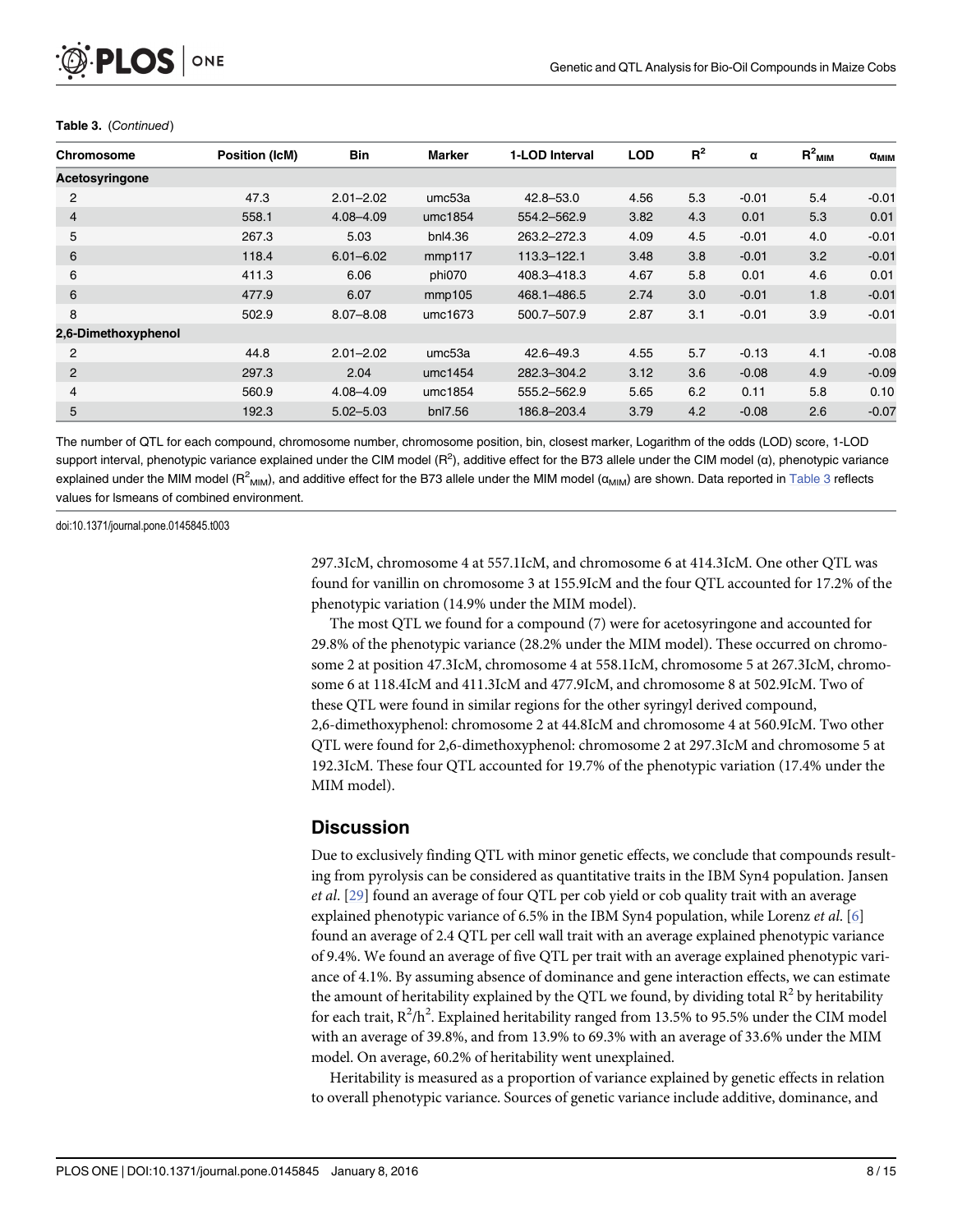

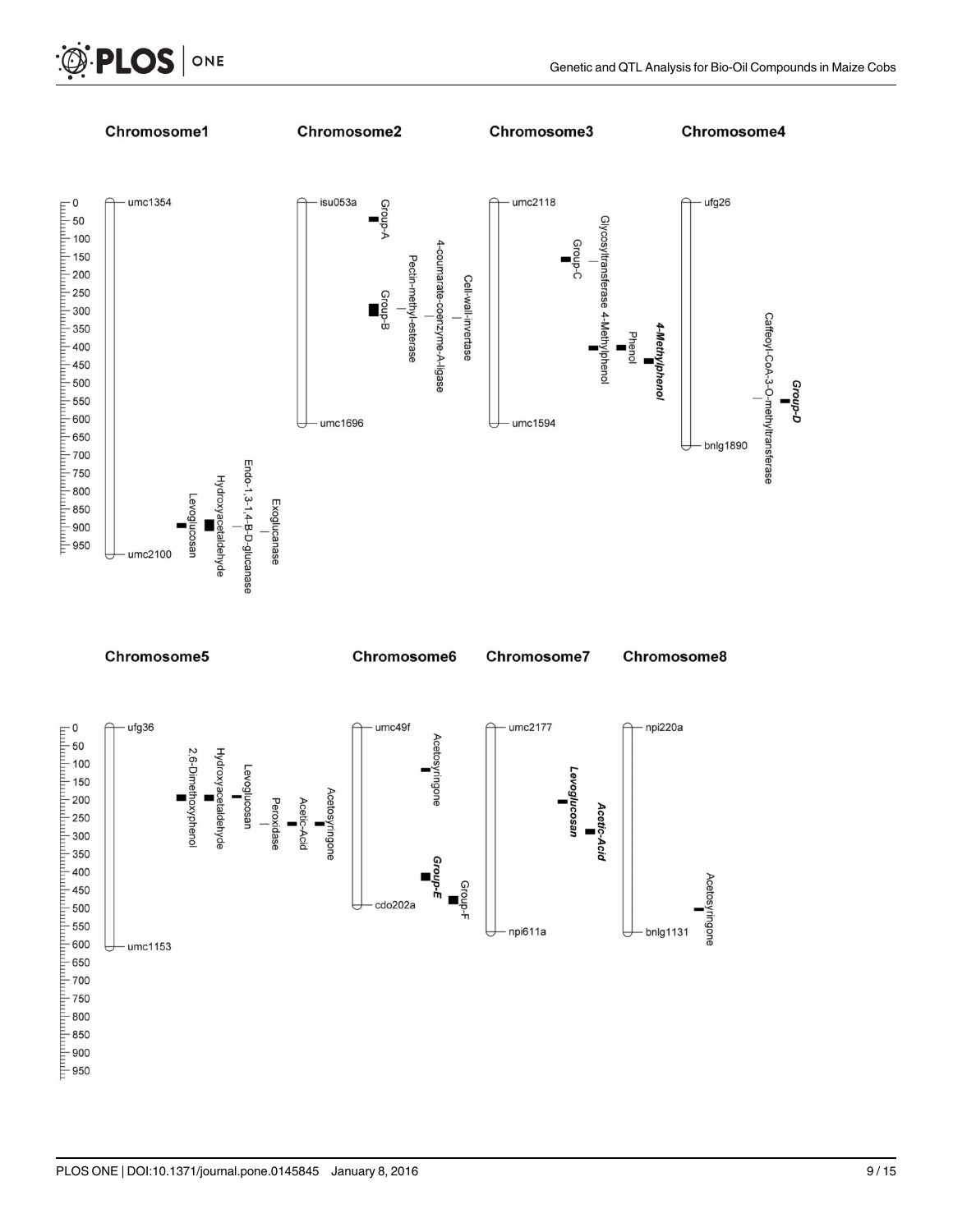[Fig 1. C](#page-5-0)hromosome map. Chromosomes 9 and 10 are not pictured, as we found no QTL on these chromosomes. Chromosome number is indicated at the top of each chromosome. QTL positions and candidate gene positions from Truntzler et al. [[39\]](#page-14-0) are indicated on the right side of each chromosome. QTL indicated as groups contained 4 or more individual QTL in the same region. Individual QTL contained within groups are shown in [Fig 2.](#page-11-0) QTL names in **bold** italics indicate a higher area % value for the B73 allele, with regularly formatted text indicating a higher area % for the Mo17 allele.

doi:10.1371/journal.pone.0145845.g001

<span id="page-9-0"></span>**PLOS** 

ONE

epistatic effects. Phenotypic variance includes all genetic variance plus environmental variance, genotype x environment interaction variance, and twice the covariance between genotype and environment. Most analyses, including ours, ignore epistasis because it is too complex to model and estimate for a large number of genes or QTL. However, this can lead to an overestimation of heritability, and therefore, an underestimation of explained heritability [\[33\]](#page-14-0). In addition, statistical power of QTL detection and a large number of QTL with very small effects will cause QTL to be missed [[33](#page-14-0), [34](#page-14-0)]. Because we found no QTL with explained phenotypic variance greater than 7.4%, it is likely that bio-oil compounds are affected by a large number of QTL with small effects.

We found the closest correlations among compounds derived from the same cell wall polymers. Consistent with these findings, QTL co-located for these compounds. Different compounds with close correlations, such as the guaiacyl and syringyl derived compounds, also shared several QTL. Of the six distinct chromosomal regions that contained QTL for guaiacyl derived compounds, five also had QTL for a syringyl derived compound. While this could be due to either pleiotropy or close linkage of QTL, it is notable that we found 50 QTL in only 15 different regions. In consequence, we identified a limited number of regions with co-locating OTL.

For lignin related compounds, there are six regions with co-locating QTL. On chromosome 2, five QTL for lignin derived compounds were located between 44.8 and 47.3IcM. All five of these QTL had higher area % values for the Mo17 allele. Five additional QTL for lignin derived compounds were found on chromosome 2 between 297.3 and 300.4IcM. The favorable allele for maximizing lignin derived compounds was contributed by Mo17 for all five. QTL for hydroxyacetaldehyde, hydroxyacetone, and acetic acid were found in this region as well, with the trait increasing allele also coming from Mo17. Increased acetic acid content is likely to be undesirable as the low pH of bio-oil can cause usage and storage issues [[16](#page-13-0)]. If the eight QTL in this region are due to pleiotropy, one would have to weigh the costs and benefits of these contrasting compounds to determine whether the B73 or Mo17 allele is preferable. In case of closely linked QTL, it would be possible to separate these QTL spanning a 3IcM region [[35](#page-14-0)].

While no QTL mapping studies have been previously performed for pyrolysis related traits, it is reasonable to compare our results to QTL studies for cell wall traits, ethanol conversion, or forage and digestibility traits, since all of these traits relate to cell wall composition.

Barrière et al. [[36](#page-14-0)] found 80 QTL in total for cell wall digestibility and composition traits in a population of 242 RILs derived from the cross of F838 and F286. Five different regions from their study overlap with QTL found in our study. They found QTL for esterified ferulic acids and vanillin on chromosome 2 near marker bnlg1018, which maps closely (294.2IcM) to QTL that we found for eight compounds (297.3IcM–300.4IcM), including the guaiacyl derived vanillin and 2-methoxyphenol. In this region, we also found QTL for the hemicelluloses derived compounds acetic acid and hydroxyacetone. Ferulic and diferulic acids form ester and ether bonds that link lignins to arabinoxylans, which are found in hemicelluloses [[37](#page-14-0), [38](#page-14-0)]. In particular, ferulic acids are linked through an ether bond with coniferyl alcohol [\[39\]](#page-14-0), which gives rise to guaiacyl units. Based on a candidate gene list compiled by Truntzler *et al.* [ $40$ ], there are three candidate genes whose closest marker is located near this region. 4-coumarate; coenzyme A ligase (4CL) was identified as a likely candidate gene and its closest marker is positioned close to 316IcM in our map. Cell wall invertase and pectin methyl esterase were identified as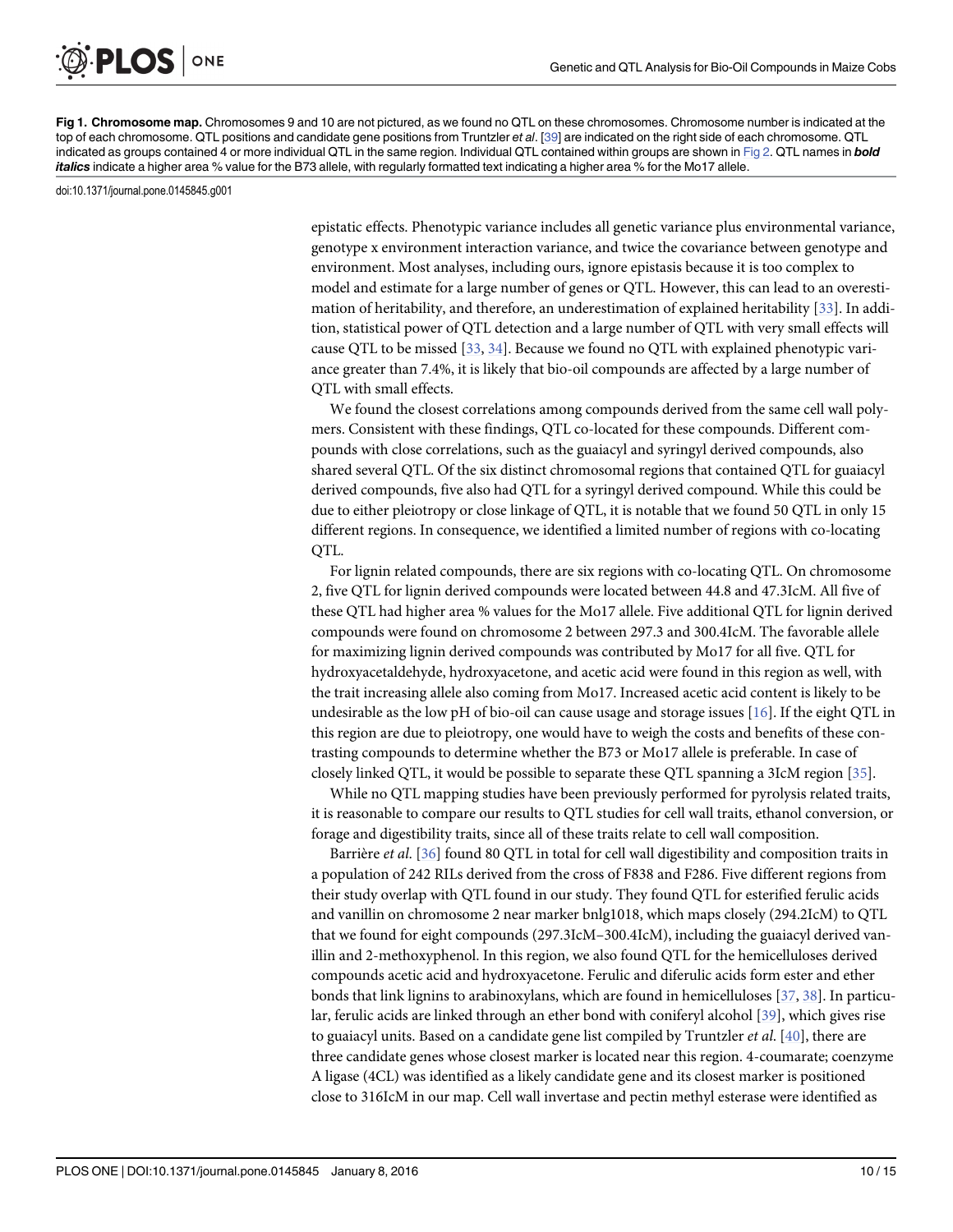



Group-E(6)

Group-F(6)

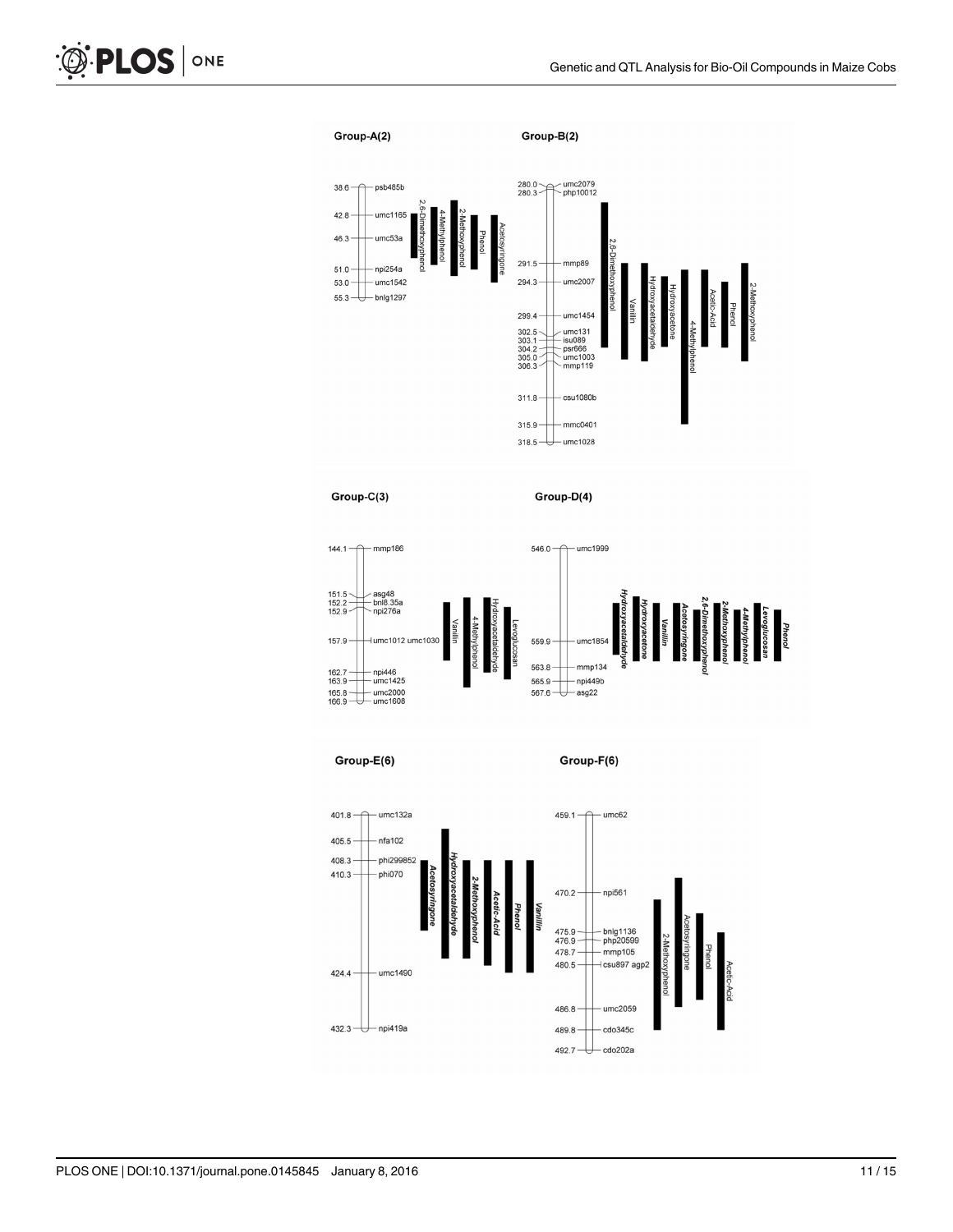<span id="page-11-0"></span>[Fig 2. E](#page-5-0)xpanded chromosome map. Close up view of QTL Groups A through G. Group name from [Fig 1](#page-9-0) is shown at the top of the chromosome with the chromosome number indicated in parentheses. QTL names in bold italics indicate a higher area % value for the B73 allele, with regularly formatted text indicating a higher area % for the Mo17 allele.

doi:10.1371/journal.pone.0145845.g002

"medium evidence" candidate genes, whose closest markers were positioned in our map at 320.7IcM and 295.1IcM, respectively.

On chromosome 3, Barrière et al. [\[36\]](#page-14-0) found QTL for p-coumaric acid (PCA), syringaldehyde, and diferulic acids. The closest marker to these QTL was umc1425, located at 165IcM in our map, which is close to four QTL identified in our study (155.9IcM-157.9IcM. We found a QTL for vanillin in this region, which agrees with the finding of a QTL for diferulic acids, due to their relationship with guaiacyl units. A "medium evidence" candidate gene [[40\]](#page-14-0), a putative glycosyltransferase (quasimodo), was located near a marker positioned at 163.5IcM on our chromosome 3 map. QTL for acid detergent lignin/neutral detergent fiber (ADL/NDF), vanillin, and syringaldehyde were found on chromosome 7 by Barrière et al. [[36](#page-14-0)], with the closest marker being bnlg1808 (which is positioned at 286.3IcM on our map). We found a QTL for acetic acid in this region (288.9IcM), which has been shown to be a major product of hemicellulose pyrolysis and a minor product of cellulose pyrolysis [[14](#page-13-0), [21](#page-13-0)]. While we did not find any QTL for lignin derived compounds in this region, a connection can still be made, since a higher portion of cellulose and/or hemicelluloses might lead to a different ADL/NDF ratio. The final region in common between these studies occurred on chromosome 8, with Barrière et al. [\[36\]](#page-14-0) finding QTL for in vitro neutral detergent fiber digestibility (IVNDFD), ADL/NDF, klason lignin/NDF, PCA, and syringaldehyde. The closest marker (bnlg1065) to these QTL was a proximal flanking marker to all of the QTL, whose distance ranged from 9-31cM (on their map) distal of the marker. In our map, this marker is positioned at 460.8IcM. We found a QTL for acetosyringone close to this region (502.9IcM), which agrees with QTL for all five of the traits found by Barrière et al. [\[36\]](#page-14-0).

We found QTL in several other regions where Truntzler et al. [\[40\]](#page-14-0) identified candidate genes. On chromosome 1, we found QTL for the cellulose derived compounds levoglucosan and hydroxyacetaldehyde at 892.8IcM. Truntzler et al. [[40\]](#page-14-0) identified an endo-1,3–1,4-β-Dglucanase and an exoglucanase as medium evidence candidate genes in this region (near bnlg1268 and bnlg1671a, respectively), which map near our QTL (898.7IcM and 913.4IcM, respectively). The region with the most (nine) QTL in our study was located on chromosome 4 that is close to a high evidence candidate gene, caffeoyl-CoA 3-O-methyltransferase 4 (CCoAOMT), which is found around 550-551IcM in our map. CCoAOMT is thought to be involved in guaiacyl unit synthesis [\[41\]](#page-14-0). Another high evidence candidate gene, a peroxidase located near marker umc2296 (267.5IcM) on chromosome 5, mapped very closely to QTL for acetic acid and acetosyringone (267.3IcM). Peroxidases are involved in the polymerization of lignin [[41](#page-14-0)], which could explain why we found a QTL for acetosyringone in this region.

Truntzler et al. [\[40](#page-14-0)] performed a QTL meta-analysis across 11 different studies for four digestibility traits and 22 cell wall composition traits in maize. The resulting composite map contained several meta-QTL in common with QTL from our study. A digestibility trait meta-QTL located on chromosome 2 was located in the same bin (2.04) as QTL for seven traits, including five lignin derived compounds. Meta-QTL for digestibility and cell wall traits on chromosome 3 in bins 3.04 and 3.06 are in common with all seven of our QTL located on chromosome 3, of which five are lignin derived compounds.

Lorenzana *et al.* [\[7](#page-13-0)] used an IBM Syn4 testcross population to map cell wall composition and ethanol traits in maize stover: klason lignin, glucose, xylose, arabinose, uronic acids, galactose, mannose, p-coumarate esters, ferulate esters, and glucose release. There are a number of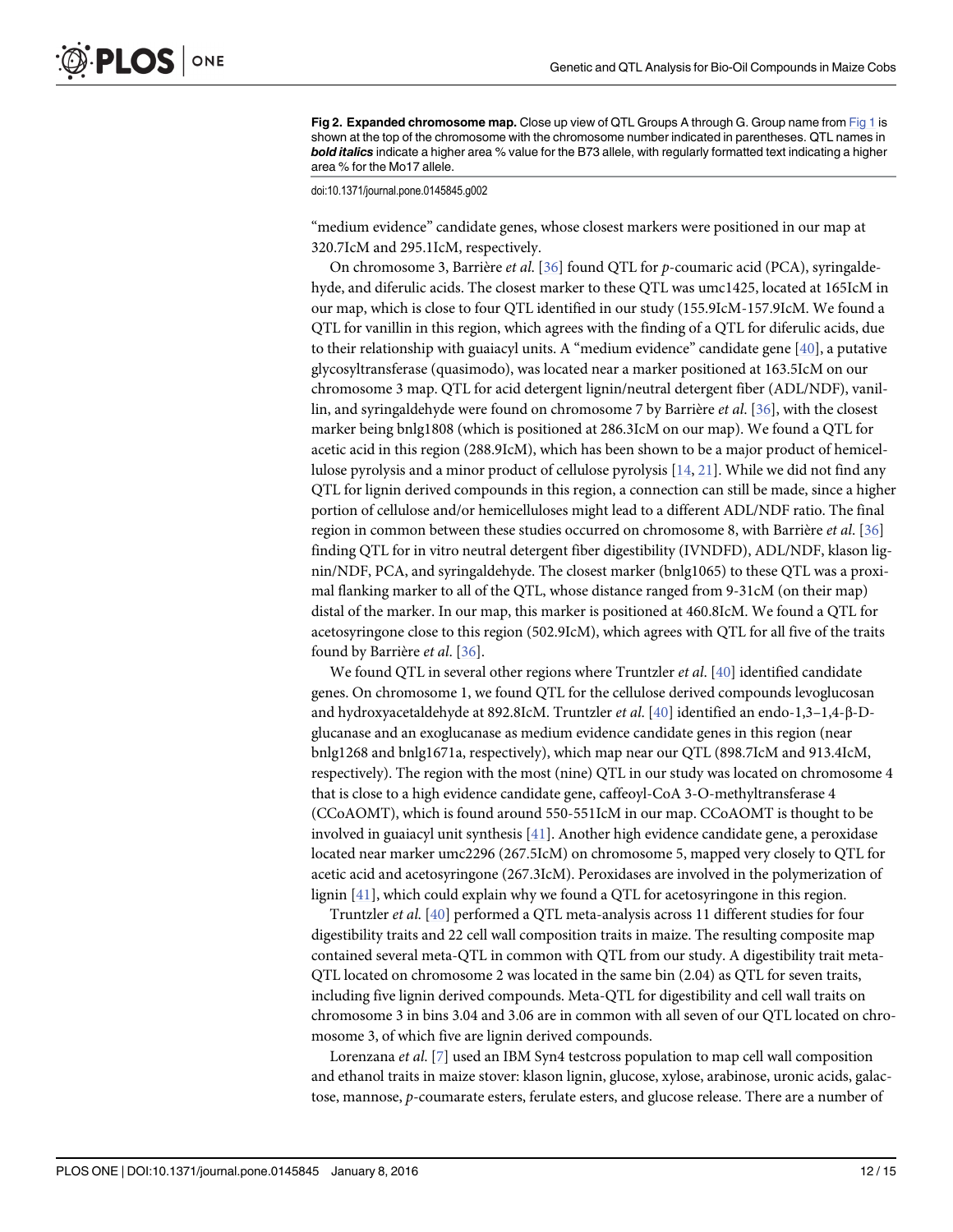regions found in this study for cell wall and ethanol traits that overlapped with regions in our study. Lorenzana et al. [[7](#page-13-0)] found a QTL for PCA on chromosome 2 at 302.5IcM. In that same area, we found QTL for eight of our traits with the most interesting being2,6-dimethoxyphenol (297.3IcM), as this compound derives from syringyl (S) lignin units after the pyrolysis process, and PCA can be an indicator of S units as it is esterified to side chains of syringyl alcohol [[41](#page-14-0), [42\]](#page-14-0). Lorenzana et al. [[7\]](#page-13-0) also found QTL for PCA on chromosomes 5 (195.6IcM) and 7 (212.0IcM), where we found QTL for several traits. We found a QTL for the syringyl derived compound 2,6-dimethoxyphenol on chromosome 5 at 192.3IcM. QTL for glucose, mannose, and galactose were found around 204-211IcM by Lorenzana et al.  $[7]$  $[7]$  that were near a QTL for the cellulose derived compound levoglucosan (206.5IcM). They also found a QTL for arabinose on chromosome 7 located at 298.9IcM that mapped near our QTL for the hemicellulose derived compound acetic acid (288.9IcM). The final region in common is a QTL for ferulic acid on chromosome 6 at 475.9IcM [[7](#page-13-0)]. We found QTL for 2-methoxyphenol and acetic acid in this region (477.9IcM and 484.5IcM, respectively) that are consistent with this finding, as ferulic acids can link hemicelluloses to guaiacyl lignin units.

Finding these QTL across studies, for similar traits, suggests that these chromosomal regions are promising candidates for further research. In addition, common QTL between these traits provides evidence that cell wall composition prior to pyrolysis is closely tied to bio-oil composition. From a breeding perspective, this could be beneficial as less expensive and higher throughput methods to determine cell wall composition (e.g. based on near infrared reflectance spectroscopy), as compared to Py/GC-MS, are available. Because all of these studies found areas where QTL for multiple cell wall related traits co-located, it is highly likely that separate breeding programs will be required to produce maize for cellulosic ethanol conversion and maize for bio-oil conversion. Common QTL between our study and Lorenzana et al. [ $\mathbb{Z}$ ], would in most cases require opposite alleles (B73 vs. Mo17) to be selected for lignin and hemicellulose content. For example, on chromosome 2 around 300IcM, we found QTL for five lignin derived compounds. The Mo17 allele increased area % for each of these compounds. A breeding program to select for bio-oil quality would select for the Mo17 allele, while a breeding program for cellulosic ethanol conversion would select for the B73 allele.

We found genetic variation for 10 bio-oil compounds in the IBM Syn4 population, and exclusively minor QTL, each of which explained a small amount of phenotypic variance. This information, taken together with relatively high  $(> 0.62)$  heritabilities for seven compounds, suggests that favorable maize varieties for improved bio-oil composition can be developed. Due to finding exclusively minor QTL, we expect that genomic selection, rather than marker assisted selection, would be the best strategy for a breeding program to improve maize for bio-oil conversion. By using all available markers, genome wide selection can capture more genetic variation compared to marker-assisted selection [[43](#page-14-0)], and, therefore, maximize response to selection [\[44\]](#page-14-0). For biparental populations (which are common maize breeding populations), as few as 100 markers are sufficient for predicting breeding values when using genomic selection [\[45\]](#page-14-0).

#### Author Contributions

Conceived and designed the experiments: BJ TL. Performed the experiments: BJ. Analyzed the data: BJ. Contributed reagents/materials/analysis tools: BJ NK NdL TL. Wrote the paper: BJ TL.

#### **References**

Sokhansanj S, Turhollow A, Cushman J, and Cundiff J (2002) Engineering aspects of collecting corn stover for bioenergy. Biomass Bioenerg 23:347–355

<span id="page-12-0"></span>**PLOS** I

ONE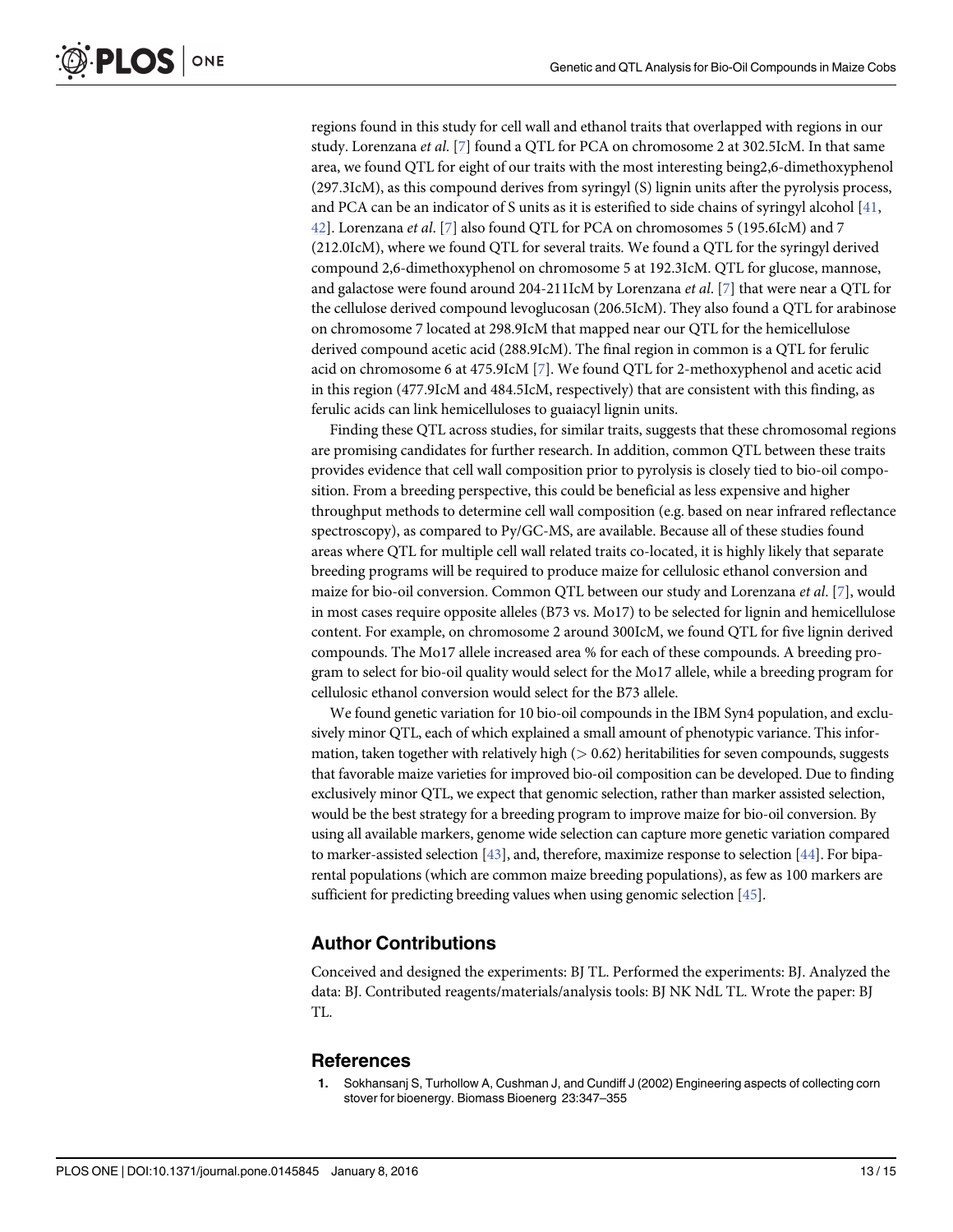- <span id="page-13-0"></span>[2.](#page-0-0) Jansen C and Lübberstedt (2012) Turning maize cobs into a valuable feedstock. Bioenerg Res 5:20– 31
- [3.](#page-0-0) Blanco-Canqui H and Lal R (2007) Soil and crop response to harvesting corn residues for biofuel production. Geoderma 141:355–362
- [4.](#page-0-0) Lal R (2008) Crop residues as soil amendments and feedstock for bioethanol production. Waste Manag 28:747–758 PMID: [18053700](http://www.ncbi.nlm.nih.gov/pubmed/18053700)
- [5.](#page-0-0) Laird DA (2008) The charcoal vision: a win-win-win scenario for simultaneously producing bioenergy, permanently sequestering carbon, while improving soil and water quality. Agron J 100:178–181
- [6.](#page-0-0) Lorenz AJ, Coors JG, Hansey CN, and Kaeppler SM, and de Leon N (2010) Genetic analysis of cell wall traits relevant to cellulosic ethanol production in maize (Zea mays L.). Crop Sci 50:842-852
- [7.](#page-0-0) Lorenzana RE, Lewis MF, Jung HJG, and Bernardo R (2010) Quantitative trait loci and trait correlations for maize stover cell wall composition and glucose release for cellulosic ethanol. Crop Sci 50:541–555
- [8.](#page-0-0) Bridgwater AV (2007) The production of biofuels and renewable chemicals by fast pyrolysis of biomass. Int J Glob Energy Issues 27:160–203
- [9.](#page-0-0) Yang B and Wyman CE (2004) Effect of xylan and lignin removal by batch and flowthrough pretreatment on the enzymatic digestibility of corn stover cellulose. Biotechnol Bioeng 86:88–95 PMID: [15007845](http://www.ncbi.nlm.nih.gov/pubmed/15007845)
- [10.](#page-0-0) Dien BS, Jung HJG, Vogel KP, Casler MD, Lamb JFS, Iten L, et al. (2006) Chemical composition and response to dilute-acid pretreatment and enzymatic saccharification of alfalfa, reed canarygrass, and switchgrass. Biomass Bionerg 30:880–891
- [11.](#page-1-0) Fahmi R, Bridgwater AV, Donnison I, Yates N, Jones JM (2008) The effect of lignin and inorganic species in biomass on pyrolysis oil yields, quality and stability. Fuel 87:1230–1240
- [12.](#page-1-0) Nowakowski DJ, Bridgwater AV, Elliott DC, Meier D, de Wild P (2010) Lignin fast pyrolysis: Results from an international collaboration. J Anal Appl Pyrolysis 88:53–72
- [13.](#page-1-0) Saha BC (2003) Hemicellulose bioconversion. J Ind Microbiol Biotechnol 30:279–291 PMID: [12698321](http://www.ncbi.nlm.nih.gov/pubmed/12698321)
- [14.](#page-1-0) Shen DK, Gu S, Bridgwater AV (2010) The thermal performance of the polysaccharides extracted from hardwood: Cellulose and hemicelluloses. Carbohydrate Polymers 82:39–45
- [15.](#page-1-0) Oasmaa A, Solantausta Y, Arpiainen V, Kuoppala E, Sipilä K (2010) Fast Pyrolysis Bio-Oils from Wood and Agricultural Residues. Energy Fuels 24:1380–1388
- [16.](#page-1-0) Czernik S and Bridgwater AV (2004) Overview of applications of biomass fast pyrolysis oil. Energy Fuels 18:590–598
- [17.](#page-1-0) Connor MR and Atsumi S (2010) Synthetic biology guides biofuel production. J Biomed Biotechnol doi: [10.1155/2010/541698](http://dx.doi.org/10.1155/2010/541698)
- [18.](#page-1-0) Jeffrey B, Nettleton D, Kuzhiyil N, Rover M, Brown RC, Lamkey K et al. (2013) Significant vatiation for bio-oil compounds after pyrolysis/gas chromatography-mass spectrometry of cobs and stover among five near-isogenic brown-midrib hybrids in maize. Bioenerg Res (in submission)
- [19.](#page-1-0) Van der Kaaden A and Haverkamp J (1983) Analytical pyrolysis of carbohydrates I. Chemical interpretation of matrix influences on pyrolysis-mass spectra of amylase using pyrolysis-gas chromatographymass spectrometry. J Anal Appl Pyrolysis 5:199–220
- 20. Piskorz J, Radlein D and Scott DS (1986) On the mechanism of the rapid pyrolysis of cellulose. J Anal Appl Pyrolysis 9:121–137
- [21.](#page-1-0) Patwardhan PR, Satrio JA, Brown RC, Shanks BH (2009) Product distribution from fast pyrolysis of glucose-based carbohydrates. J Anal Appl Pyrolysis 86:323–330
- [22.](#page-1-0) Brown RC (2007) Hybrid thermochemical/biological processing. App Biochem Biotechnol 137– 140:947–956
- [23.](#page-1-0) Lv GJ, Wu SB and Lou R (2010) Characteristics of corn stalk hemicelluloses pyrolysis in a tubular reactor. Bioresour 5:2051–2062
- [24.](#page-1-0) Hosoya T, Kawamoto H and Saka S (2007) Pyrolysis behaviors of wood and its constituent polymers at gasification temperature. J Anal Appl Pyrolysis 78:328–336
- [25.](#page-1-0) Fontaine AS, Bout S, Barrière Y and Vermerris W (2003) Variation in cell wall composition among forage maize (Zea mays L.) inbred lines and its impact on digestibility: analysis of neutral detergent fiber composition by pyrolysis-gas chromatography-mass spectrometry. J Agric Food Chem 51:8080–8087 PMID: [14690400](http://www.ncbi.nlm.nih.gov/pubmed/14690400)
- [26.](#page-1-0) Galletti GC, Reeves JB III, Bocchini P and Muscarella CI (1997) Compositional differentiation of maize hybrid stovers using analytical pyrolysis and high-performance liquid chromatography. J Agric Food Chem 45:1715–1719